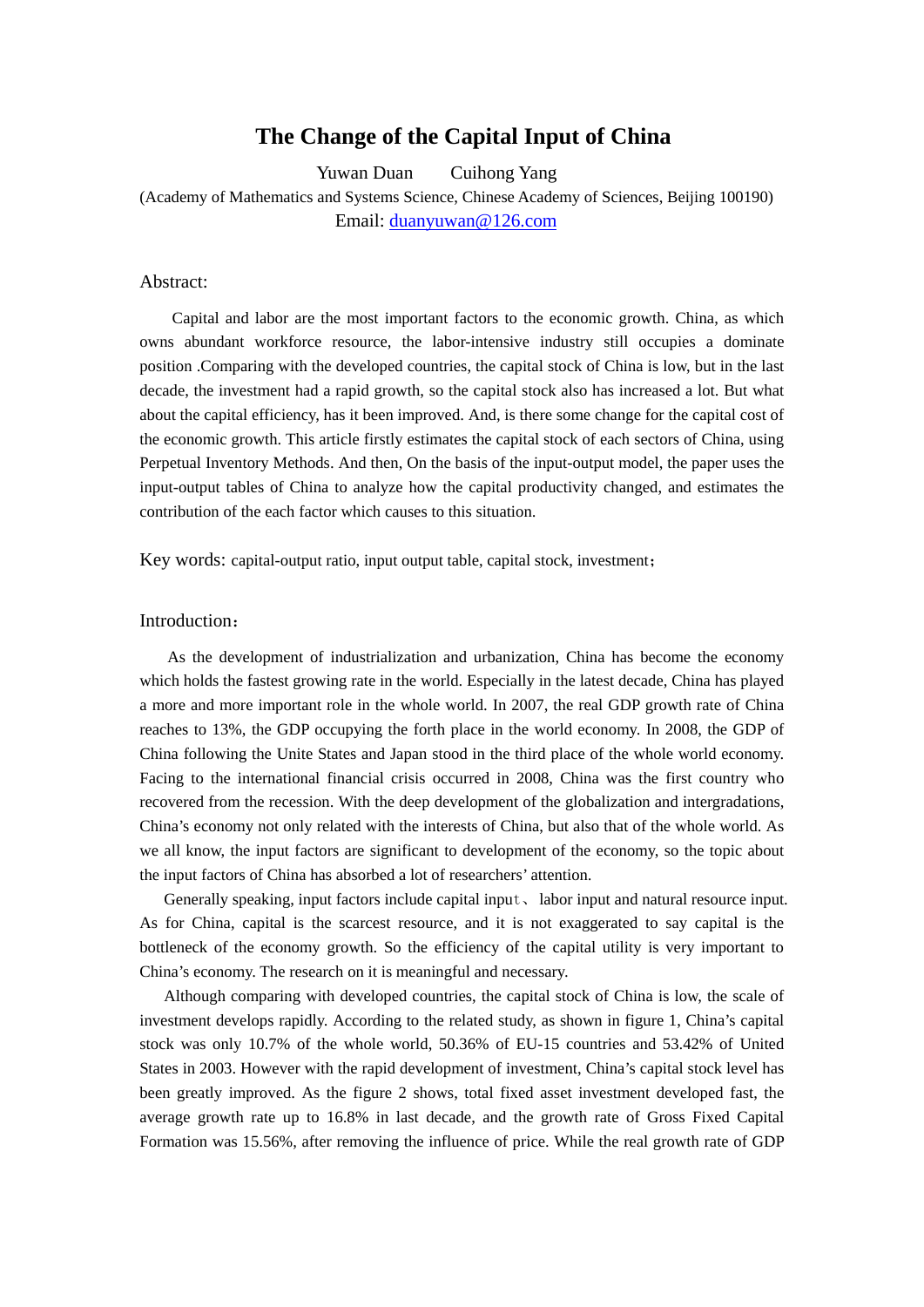was 9.5%. It is witnessed that capital developed much faster than economic growth. In the meantime, the proportion of fixed capital formation in GDP has also increased a lot, form 35% in the early 90's to 43.7% in 2008. As the historical data shows, China's investment rate has increased with fluctuation, and it declines after a high value, and then increased gradually. The period was less than 10 years. As shown in figure 3, in the latest round, the increase stage began in 1997, and it still has kept the trend until now. As early as 1997, China's investment rate has occupied the first place in the world. According to the Word Bank data, China's investment rate is nearly as twice as the world average level, which is 22%. In short term, the rapid development of investment indeed drives economy to increase, but in long term, the effect of capital depends on its efficiency. Paul Krugman, who predicted the East Asian financial crisis, pointed out that the most profound causes of it were the inefficiency of investment.



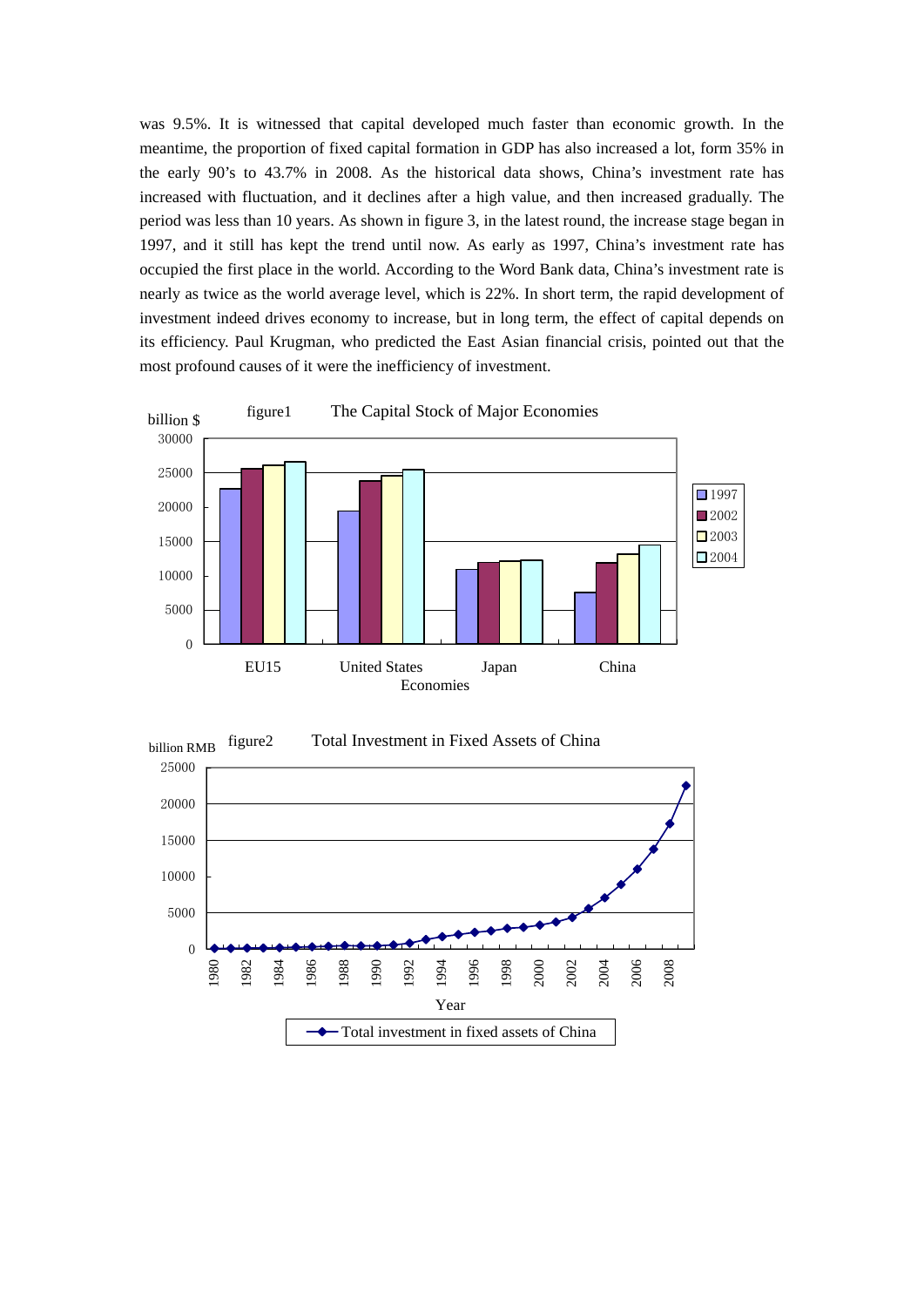

 There are also many scholars expressed concern about the investment efficiency. Xia, Hu  $(2000)$  regarded the contribution of the capital was mainly by the increase of the quantity, not by the promotion of the capital efficiency. They used Incremental Capital-output Ratio (ICOR) to measure the efficiency of the capital, and drew the conclusion that China had a low capital efficiency. Liu (2003) believed that the capital allocation was the main reason for the low capital allocation. Zhang (2003) proposed that overstated investment and overstated competition caused to the increase of the capital-output ratio.

 This article uses the input-output model to analyze the change of capital efficiency, using capital-output ratio as the indicator to measure the level of capital efficiency. And it analyzes the change of the capital efficiency on the basis of input-output model. It includes five sections: The second section introduces the Perpetual Inventory Methods, and describes the way to estimate the capital stock of China, using the limited data resource. The third section shows the theoretical basis to analyze the capital productivity, and how to use SDA to decompose the factors. The forth section gives the results of the computation and gives some explanations. Finally, the last section draws the conclusion and provides some recommendations for the economic development.

### 2. Capital Stock of China

#### 2.1 Perpetual Inventory methods

Capital stock is the total physical capital existing in an economy at a moment. In this paper, the capital is fixed capital. Most of economists agree that capital stock is the suitable index to measure the capital input, and the rapid accumulation of capital is the main strength of economic growth, so there are many literatures on the capital stock research. He (1992) estimated the productive capital stock and non-productive capital stock. Huang, Ren and Liu $(2002)$  built up Chinese capital stock time series in manufacture industry by sectors for 1980-1995 by Perpetual Inventory Approach. Xun and Wang (2007) estimated the Capital stock of 17 industries of China by input output tables. Most of the existed papers computed the sum capital stock of China, and some papers also estimated the capital stock by sectors, but the sectors are not elaborated enough. For the later research, firstly we also estimate the capital stock by sectors.

Until now, the most popular way to compute the capital stock is Perpetual Inventory Methods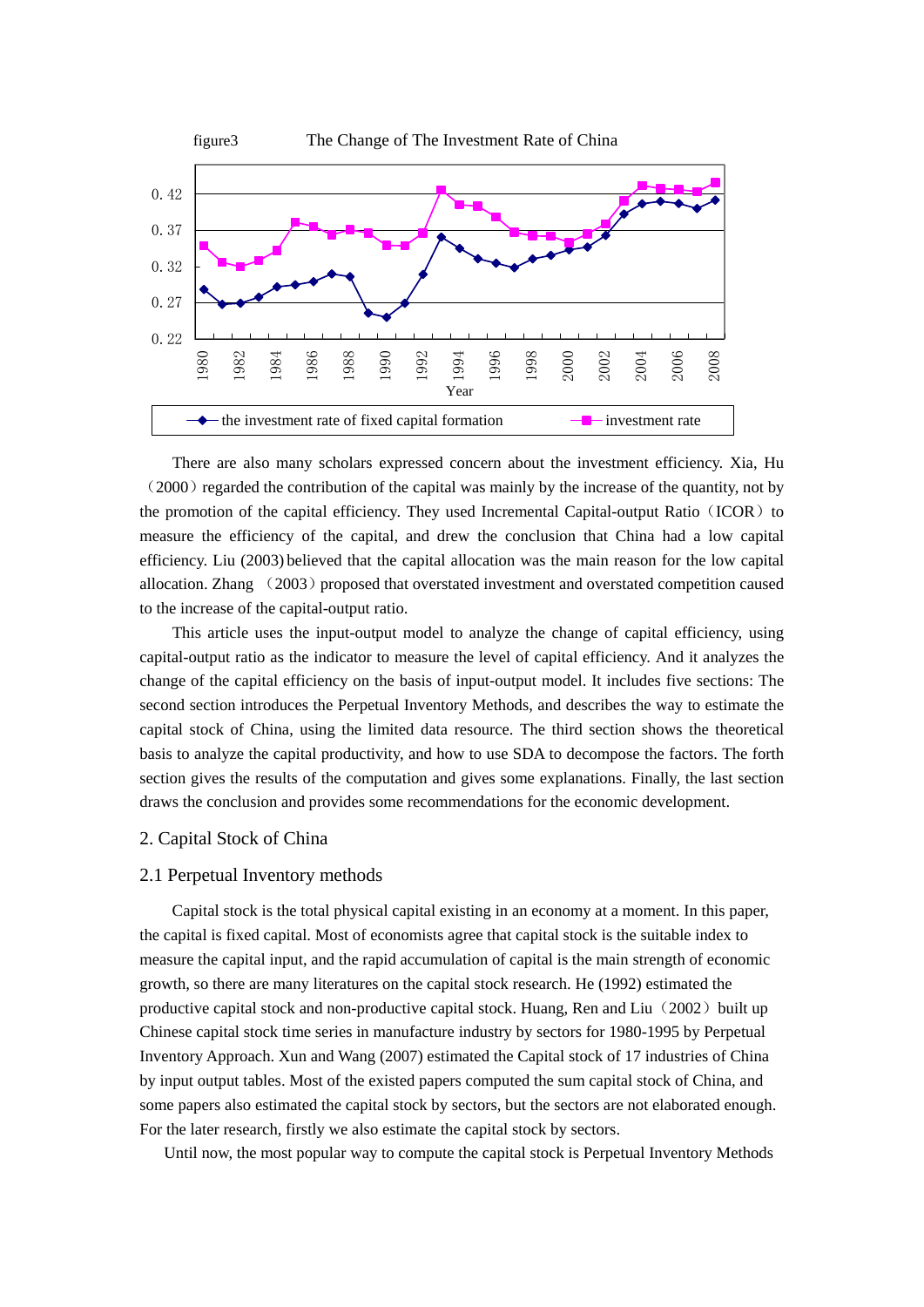(PIM) proposed by Goldsmith in 1951, and also some new methods have developed on the base of the Perpetual Inventory Methods. For example, capital lease price method proposed by Jorgenson in 1995, an optimal consistency method proposed by Albala-Bertrand J M in 2001. Now, the capital stock of the 10 OECD countries published by OECD is also computed by PIM. This method estimates the stock data by accumulating the asset which has been purchased and been defined the working life. Generally speaking, It includes following steps:

 Firstly, a base year should be selected; usually the year about which there is affluent data resource, is suitable to be the base year. Then we estimate the capital stock of the base year, using the present data resource.

 Secondly, estimate the investment series of the following years, and transfer the series into the data denoted by constant price.

 Thirdly, compute the value of capital depreciation of each year, according to the proportion of the different assert in the total investment of the year. Then we can get the capital increment by removing the depreciation from the investment.

Finally, the data of capital stock can be received, it equals to the capital increment of this year adding to the capital stock of last year.

PIM also can be described by the formula: 
$$
K_t = I_t + (1 - \delta_t)K_{t-1}
$$
 (1)

As for one kind of asset,  $K_t$  is the asset stock of the *t* year, while  $I_t$  is the investment to this asset in constant price in *t* year, and  $\delta$ , is the Depreciation Rate of the asset in *t* year.

 The value and the efficiency of the asset will decrease with the use time increasing .When the decreasing pattern of the asset efficiency is geometric decrease, the capital replacement equals to the capital deprecation. On this condition, the PIM model can be described in the following way:

$$
K_{t} = I_{t} + (1 - \delta)K_{t-1}
$$
\n(2)

It means that, for the same asset, the deprecation rate is constant as the time going. According to the aforementioned knowledge, the key work to estimate the capital stock is to confirm the capital stock of the base year, depreciation rate and the investment series.

#### 2.2 The Data Processing

The paper also uses the PIM to estimate the capital stock of China by  $37$  sectors<sup>1</sup> form the year 1997 to 2002.

Since some investment may not become capital. We use the Gross Fixed Capital Formation as the investment series. But it's only the total number of the whole country; there is no investment data by sectors. So we try to use the allocation proportion of fixed asset investment to allocate the Gross Fixed Capital Formation to the 37 sectors.

#### 2.2.1 Depreciation Rate

<u>.</u>

The National Bureau of Statistics of China provides the data of fixed asset investment every year, which is our basic data source. By the content of the investment, fixed asset investment can be divided into three parts: the investment to construction and installment project, the investment

<sup>&</sup>lt;sup>1</sup> The corresponding relation of the 37 sectors in this paper to the benchmark sectors of China is in appendix A.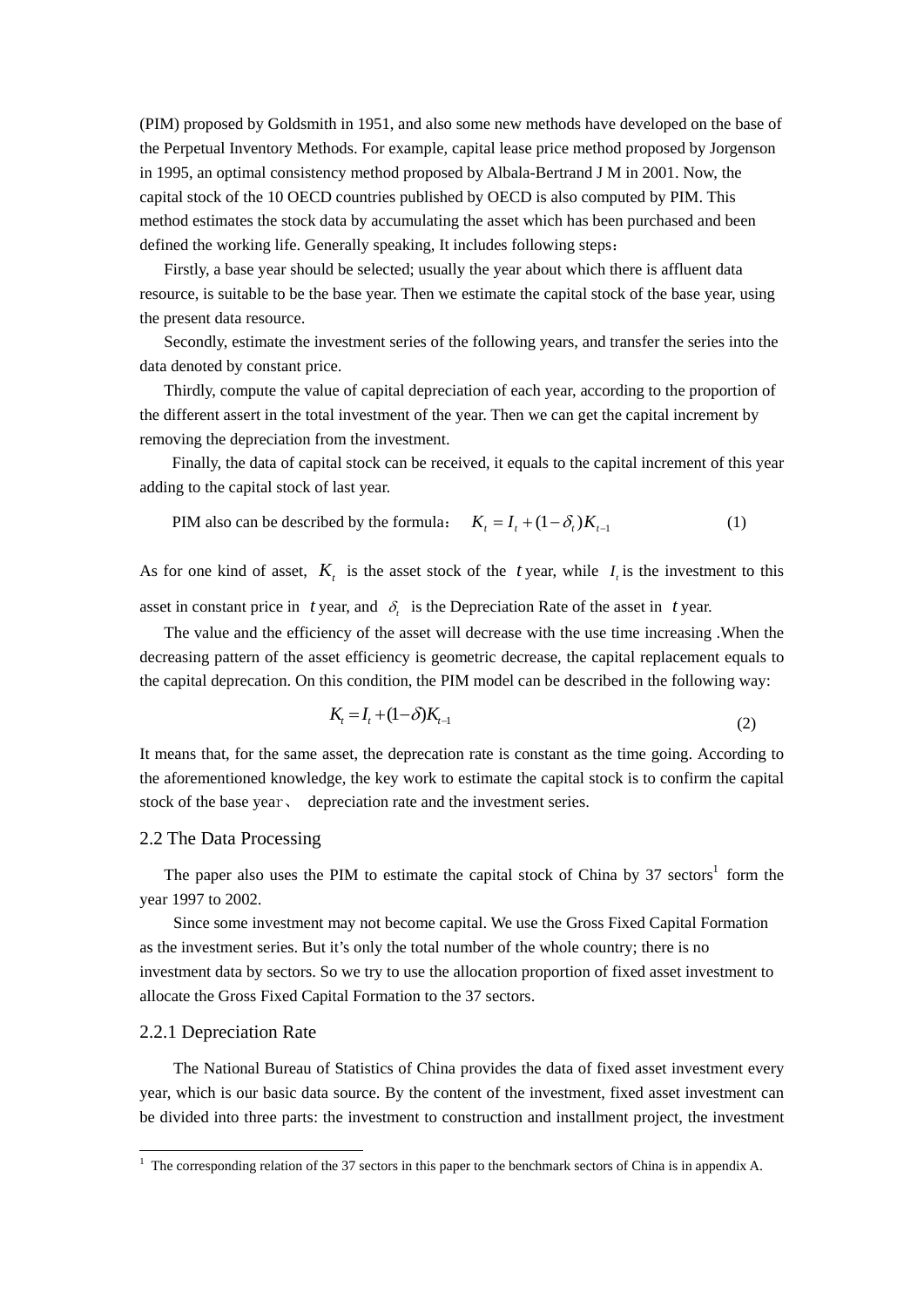to the purchase of equipment, tools and instruments, and other investment. At first, we use some assumptions to allocate the other investment into the investment to construction and installment project, the investment to the purchase of equipment, tools and instruments. So the assets can be divided into two parts, which are construction and equipment. It is assumed that the deprecation pattern of these two kinds of fixed asset is both the geometric decrease, the deprecation rate of

which are  $\delta_1$  and  $\delta_2$  separately.

In China, the scrap value rate of the fixed asset is set to be 3% to 5%. It means that the fixed asset can be counted into capital stock, until its value is less than 3% to 5% of its original value. In other words, at the end of its life, the relative efficiency of the asset is just  $3\%~5\%$  of the new asset. If *T* represents the lifespan of the asset, and *S* represents the scrap value rate of the asset, the following relation holds:

$$
S = (1 - \delta)^T. \tag{3}
$$

In China, most companies estimate their capital using straight-line depreciation method. And they don't take the capital price into consideration. So the capital stock they estimated is not accurate. But we assumed the depreciation life is correct, so we can use the related raw data estimate the average depreciation life of assets for each sector. As for manufacture industry and construction industry, we can calculate them using the following formula:

The average depreciation life = 
$$
\frac{(net value of fixed assets + accumulated depreciation - residual value)}{deprecision}
$$

When it comes to agriculture sector and service industry, we estimate the composition of the fixed assets for each sector, and estimate the average depreciation life for construction and that for instrument on the reference of depreciation period for each fixed assets. Then the depreciation rate for each sector can be estimated by using formula (3)

#### 2.2.2 The Capital Stock for Base Year

When estimating the capital stock of the base year, we follow Xun and Wang's idea: using the input output account. Considering the data resource, we choose 1992 as the base year. There was each sector's depreciation data of fixed assets in the value added account in input output table. The depreciation of fixed assets should be the capital stock multiplies with the depreciation rate. So once the depreciation is decided, the capital stock can be received, but in current statistic data, the depreciation account does not take the change of price into consideration, so the capital stock calculated by the depreciation is not accurate. But we can use this idea to estimate the capital stock of the base year, because the error will become smaller and smaller, since the value of the fixed asset in the base year declines in the form of exponential function, as the time going.

Define  $K_i$  as the capital stock of sector *i* in the beginning of 1992,  $\phi_i$  as depreciation of

fixed assets of sector *i*, and  $\partial_i$  as the proportion of the investment to construction and equipment account for the fixed assets investment in sector *i* . Then we have:

$$
K_i \bullet \partial_i \bullet \partial_1 + K_i \bullet (1 - \partial_i) \bullet \partial_2 = \phi_i
$$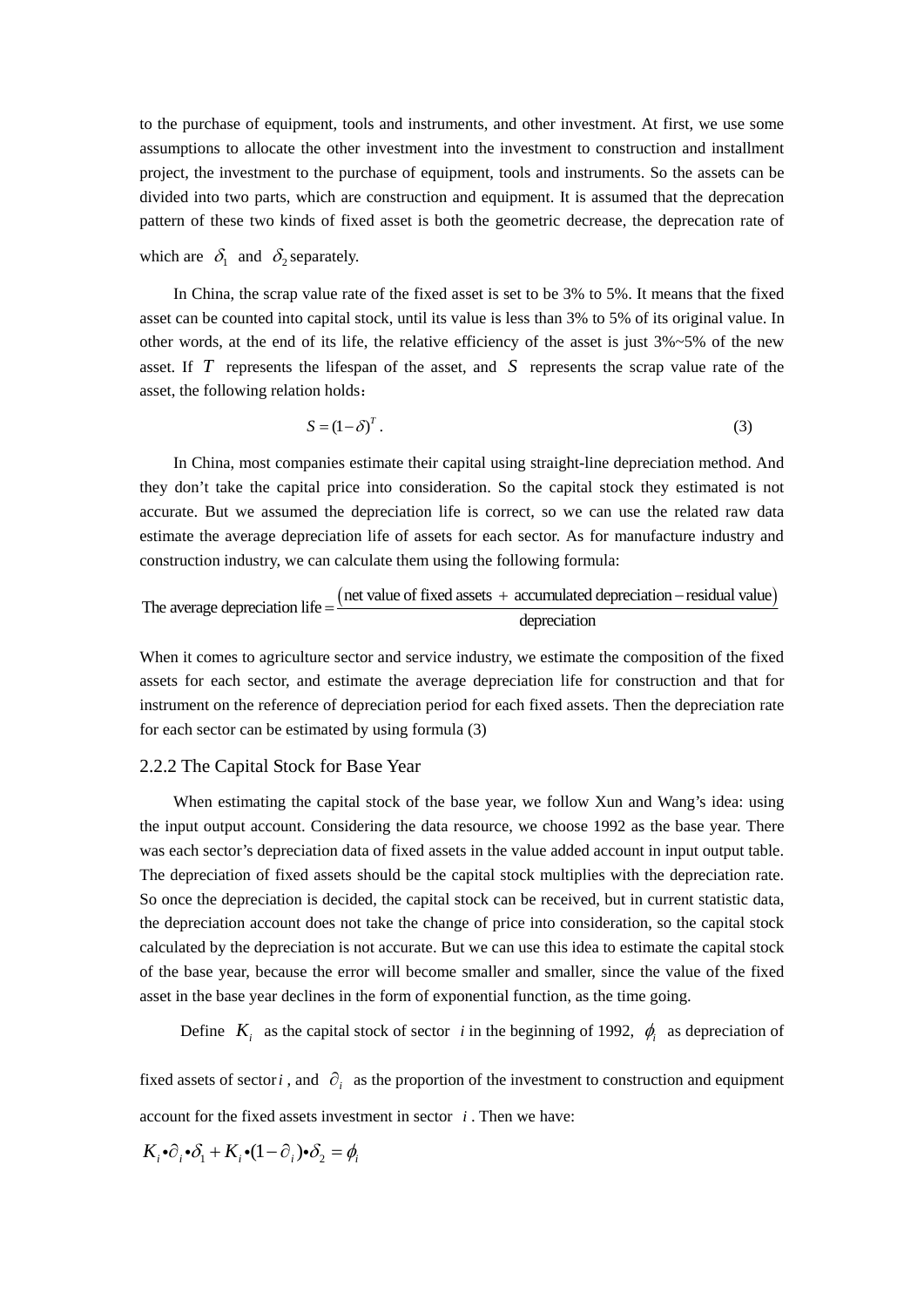$$
K_i = \frac{\phi_i}{[\partial_i \cdot \partial_1 + (1 - \partial_i) \cdot \partial_2]}
$$
 (4)

According to the statement above, we can get the capital stock of each sector in the beginning of 1992. After the investment data of 1992 is added to the estimates, the capital stock of the base year is received.

## 2.2.3 Investment Series

The next task is to fix the investment series, according to the structure of the fixed assets investment; we can allocate Gross Fixed Capital Formation among main sectors. As for the secondary industry, there is original value of fixed assets for the detail sectors in China Statistical Yearbook. Original Value of Fixed Assets is the sum of the expenditure when an enterprise builds or purchases the fixed assets. It also does not take the change of the price into consideration. But the first-order differential of it represents the incremental fixed asset in some sense, so we use the first-order differential to do the further allocation. As the capital investment series of each sector have been calculated, we should divide the investment into two parts: one part is the investment to construction, the other is the investment to the purchase of equipment、tools and instruments. To do this, we adopt the proportion of the two types of investment in city fixed asset investment. Then we can get the investment series of construction and installment project, and the investment series of the purchase of equipment, tools and instruments.

 The China Statistical Yearbook also provides the price index of fixed assets investment. The two investment series in constant price can be obtained after the transformation.

 All the data we need is ready, the next step is using the formula (1) to calculate, and the capital stock by sectors has been estimated. The results can be seen in appendix B.

#### 3. Capital-output Ratio

### 3.1 The Definition of Capital-Output Ratio

Define  $K_i$  as the capital stock of sector  $i, X_i$  as the output of sector  $i$ , then we can get direct capital-output ratio of sector  $i : k_i = \frac{\mathbf{A}_i}{X_i}$  $k_i = \frac{K_i}{X_i}$ , it denotes the capital stock the sector *i* needs to

support per output. Denote  $\frac{1}{x} = \frac{X_j}{X_j}$ *j j*  $\frac{1}{k_i} = \frac{X_j}{K_i}$  as the output per capital stock brings in sector *i*, it

represents the direct capital productivity of sector *i* .

But we also should take the product chain into consideration; when the sector  $i$  produces its product, it also consumes the products of other sectors. In this way, the products produced by sector *i* contains not only the direct capital input of sector  $i$ , but also the indirect capital input of other sectors.

Denote that  $a_{ij}$  is the direct consume coefficient of sector *i* to sector *j* and  $b_{ij}$  is the total need coefficient of sector  $i$  to sector  $j$ . Thereby, the total capital stock per output of sector  $i$ needs can be denoted as followings: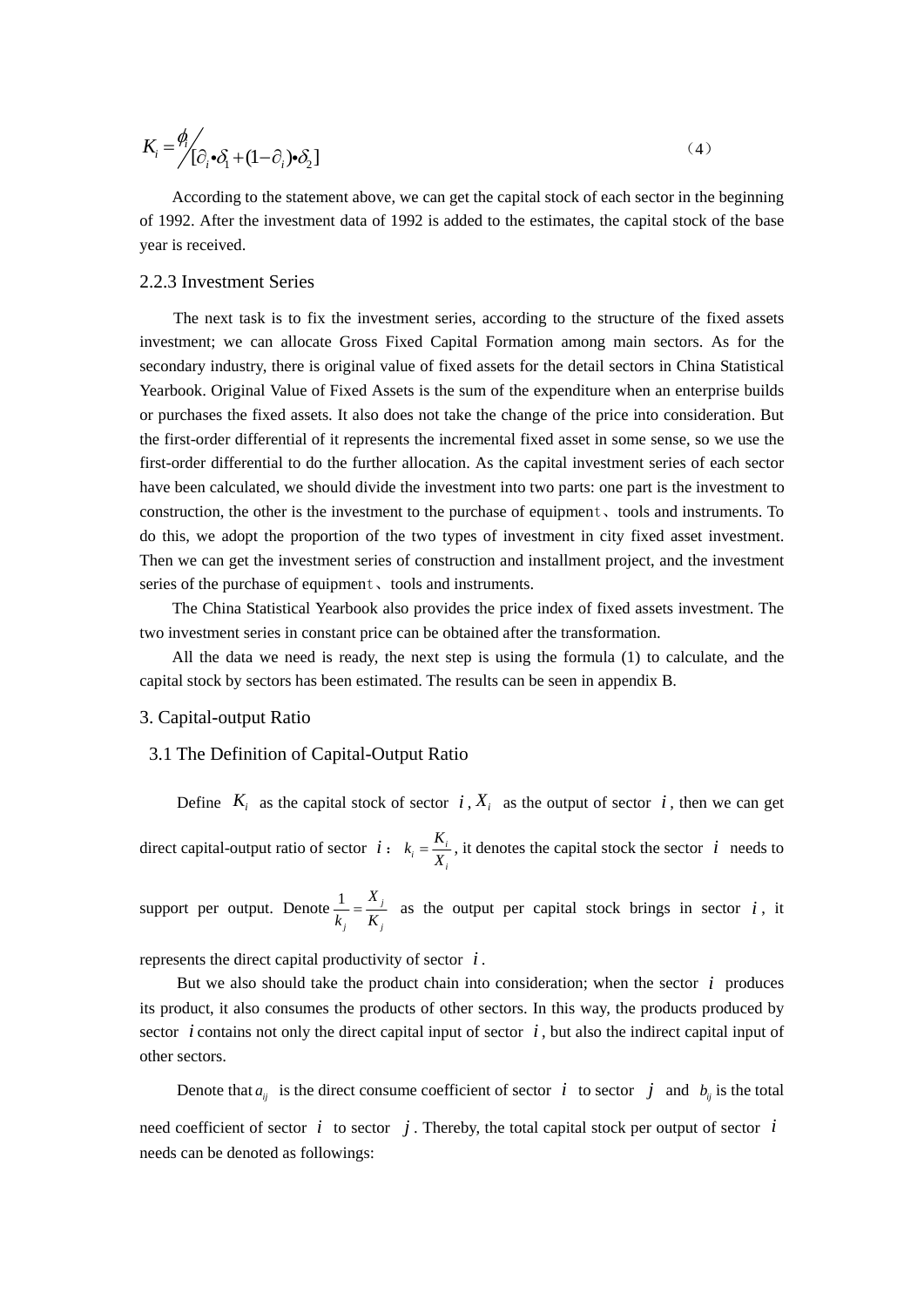$$
k_{b,j} = k_j + \sum_{i=1}^{n} a_{ij} \cdot k_i + \sum_{i=1}^{n} \sum_{m=1}^{n} a_{mi} \cdot a_{ij} \cdot k_m + ... = \sum_{i=1}^{n} k_i b_{ij}
$$

So  $\frac{1}{k_{b_j}}$  denotes the total capital productivity of sector *i*. It is not only related with the capital

productivity of sector *i* , but also keeping close relation with its consume structure and the capital productivity of the other sectors.

Denote K as the gross capital stock of the economy, then

$$
K = \sum_{j=1}^{n} K_j = \sum_{j=1}^{n} k_j \cdot x_j = \sum_{j=1}^{n} k_{bj} \cdot y_j
$$

Define  $K_v = (k_1, k_2 \cdots k_n)$ ,  $K_{BV} = (k_{b1}, k_{b2} \cdots k_{bn})$ ,  $Y = (y_1, y_2 \cdots y_n)^T$ 

Then  $K_{BV} = K_V (I - A)^{-1}$ ,

$$
K = \sum_{j=1}^{n} k_{bj} \cdot y_j = K_V (I - A)^{-1} Y
$$

Denote  $k_y$  as the capital-output ratio of the whole economy, it presents the capital stock of per

GDP.  $\vec{y}$  is the structure vector of final demand. Then

$$
k_{y} = \frac{K}{\sum_{j=1}^{n} y_{j}} = \frac{K_{V}(I - A)^{-1}Y}{\sum_{j=1}^{n} y_{j}} = K_{V}(I - A)^{-1}\vec{y}
$$

 $K_v$  can be further decomposed, and we illuminate it by taking the sector *i* as an example.

$$
k_i = \frac{K_i}{X_i} = \frac{K_i}{c_i} \times \frac{c_i}{X_i}
$$

 $c_j$ : The capital input in the initial input. It includes depreciation of the fixed assets and the return of the fixed capital.

*i i*  $\frac{K_i}{c_i}$  : Its reciprocal is depreciation rate and return on capital of sector *i* . The reciprocal represents the depreciation value and the returns of per capital stock in sector  $i$ .

*i i c*  $\overline{X_i}$ : Capital output coefficient of sector *i*. It denotes the proportion of capital input in the

output.

Denote 
$$
R = (\frac{K_1}{c_1}, \frac{K_2}{c_2} \dots \frac{K_n}{c_n}), \quad c = diag(\frac{c_1}{X_1}, \frac{c_2}{X_2} \dots \frac{c_n}{X_n}).
$$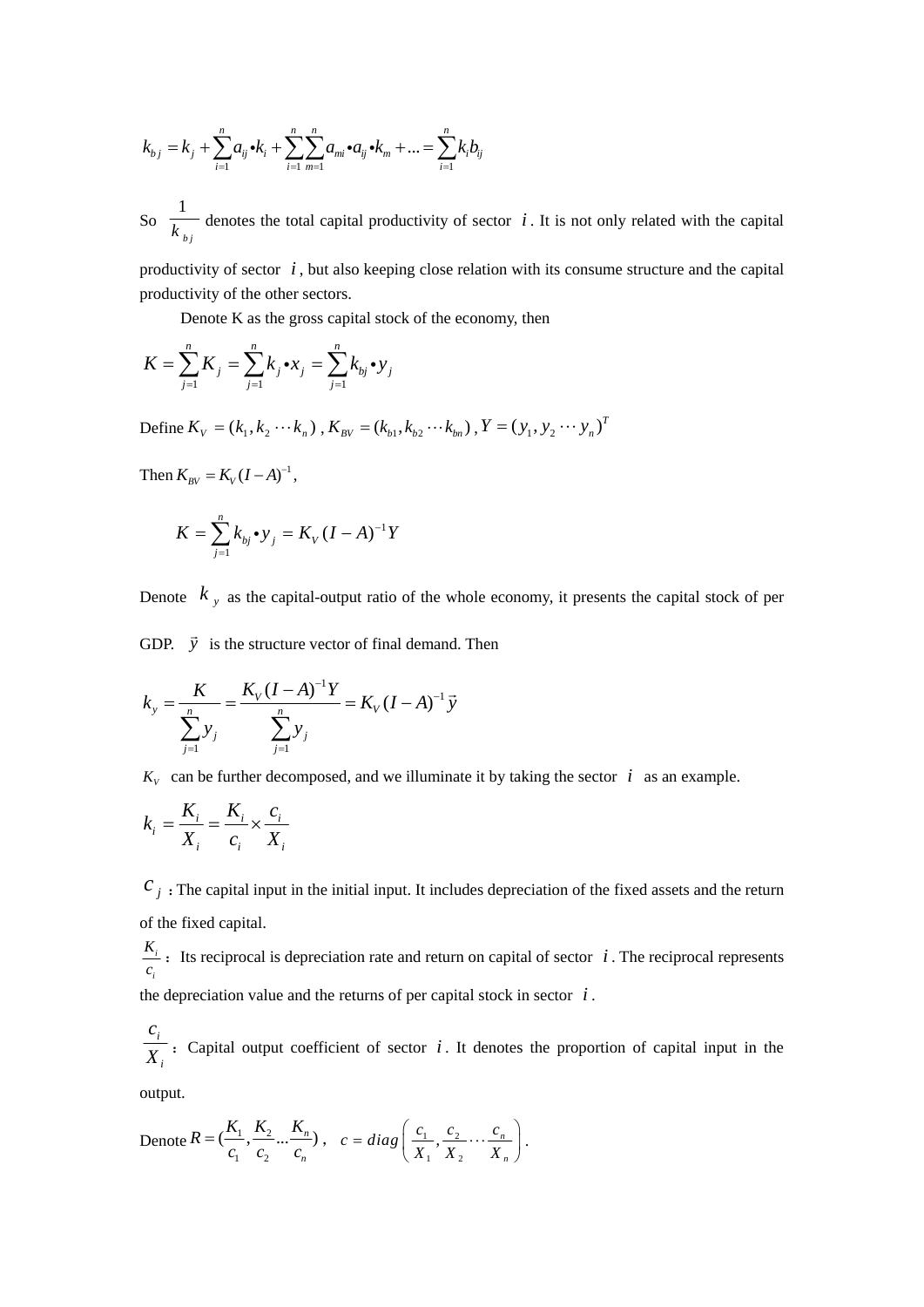Then  $k_y = K_V (I - A)^{-1} \vec{y} = R \cdot C \cdot (I - A)^{-1} \vec{y}$ 

According to the analysis, the change of the capital-output ratio can be decomposed into four parts, which are depreciation rate and return on capital, capital share of output, consume structure and final demand structure.

### 3.2 SDA of the Capital-output Ratio

In Economic system, One Economic variable can usually be expressed as the product of several variables which are independent with each other. Structure decomposition analysis is the method which breaks down the changes in one variable into the changes in its determinants, to measure the contribution of each independent variable to the change of the dependent variable. Many researchers have made outstanding contribution to the SDA model, and the method becomes more and more popular. As we know, a model with *n* independent variables can be decomposed in *n*!different ways. It is too complicated to compute all the results. There are two approaches that have been used predominantly in the literatures: two polar decomposition and mid-point weights approach, and both of them can give the close solution for the total decomposition. In this paper, we adopt two polar decomposition to analyze the capital-output ratio.

 Suffix 0 denotes the variables in 0 year, while the suffix 1 denotes the variables in 1 year. So, we can get the change of the capital-output ratio from 0 year to 1 year.

$$
k_{y1} - k_{y0} = R_1 \cdot C_1 \cdot (I - A_1)^{-1} \vec{y}_1 - R_0 \cdot C_0 \cdot (I - A_0)^{-1} \vec{y}_0.
$$

The progress of the decomposition is as follows:

$$
k_{y1} - k_{y0} = R_1 \cdot C_1 \cdot (I - A_1)^{-1} \vec{y}_1 - R_0 \cdot C_0 \cdot (I - A_0)^{-1} \vec{y}_0
$$
  
\n
$$
= R_1 \cdot C_1 \cdot (I - A_1)^{-1} \vec{y}_1 - R_0 \cdot C_1 \cdot (I - A_1)^{-1} \vec{y}_1 + R_0 \cdot C_1 \cdot (I - A_1)^{-1} \vec{y}_1
$$
  
\n
$$
- R_0 \cdot C_0 \cdot (I - A_1)^{-1} \vec{y}_1 + R_0 \cdot C_0 \cdot (I - A_1)^{-1} \vec{y}_1 - R_0 \cdot C_0 \cdot (I - A_0)^{-1} \vec{y}_1
$$
  
\n
$$
+ R_0 \cdot C_0 \cdot (I - A_1)^{-1} \vec{y}_1 - R_0 \cdot C_0 \cdot (I - A_0)^{-1} \vec{y}_1
$$
  
\n
$$
= \Delta R \cdot C_1 \cdot (I - A_1)^{-1} \vec{y}_1 + R_0 \cdot \Delta C \cdot (I - A_1)^{-1} \vec{y}_1 + R_0 \cdot \Delta (I - A)^{-1} \vec{y}_1
$$
  
\n
$$
+ R_0 \cdot C_0 \cdot (I - A_0)^{-1} \Delta \vec{y}
$$

$$
k_{y1} - k_{y0} = R_1 \cdot C_1 \cdot (I - A_1)^{-1} \vec{y}_1 - R_0 \cdot C_0 \cdot (I - A_0)^{-1} \vec{y}_0
$$
  
\n
$$
= R_1 \cdot C_1 \cdot (I - A_1)^{-1} \vec{y}_1 - R_1 \cdot C_1 \cdot (I - A_1)^{-1} \vec{y}_0 + R_1 \cdot C_1 \cdot (I - A_1)^{-1} \vec{y}_0
$$
  
\n
$$
- R_1 \cdot C_1 \cdot (I - A_0)^{-1} \vec{y}_0 + R_1 \cdot C_1 \cdot (I - A_0)^{-1} \vec{y}_0 - R_1 \cdot C_0 \cdot (I - A_0)^{-1} \vec{y}_0
$$
  
\n
$$
+ R_1 \cdot C_0 \cdot (I - A_0)^{-1} \vec{y}_0 - R_0 \cdot C_0 \cdot (I - A_0)^{-1} \vec{y}_0
$$
  
\n
$$
= R_1 \cdot C_1 \cdot (I - A_1)^{-1} \Delta \vec{y} + R_1 \cdot C_1 \cdot \Delta (I - A)^{-1} \vec{y}_0 + R_1 \cdot \Delta C \cdot (I - A_0)^{-1} \vec{y}_0
$$
  
\n
$$
+ \Delta R \cdot C_0 \cdot (I - A_0)^{-1} \vec{y}_0
$$

So, the influence of the determinants to capital-output ratio can be attained.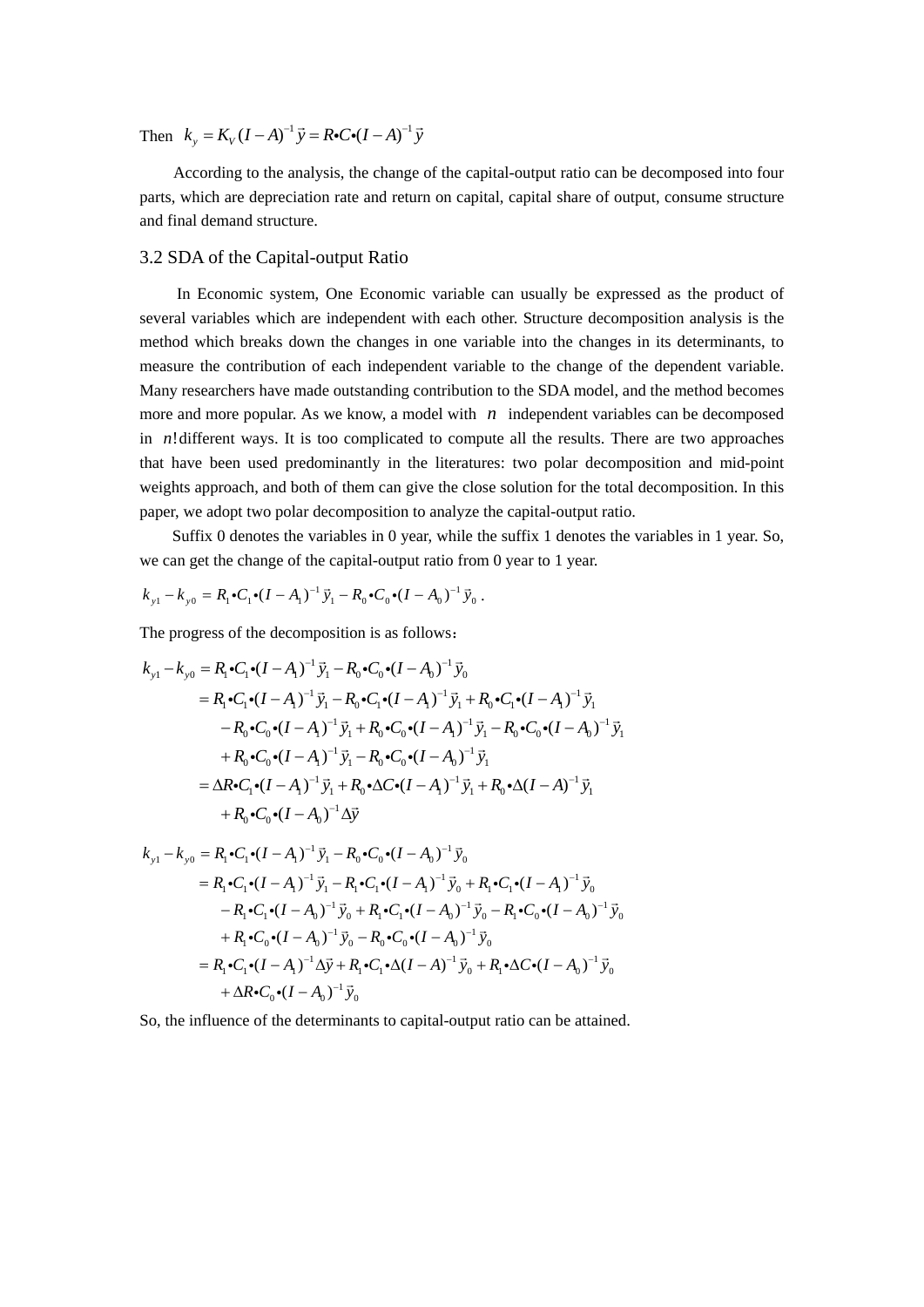$$
SDAR = \frac{1}{2} (\Delta R \cdot C_1 \cdot (I - A_1)^{-1} \vec{y}_1 + \Delta R \cdot C_0 \cdot (I - A_0)^{-1} \vec{y}_0)
$$
  
\n
$$
SDAC = \frac{1}{2} (R_0 \cdot \Delta C \cdot (I - A_1)^{-1} \vec{y}_1 + R_1 \cdot \Delta C \cdot (I - A_0)^{-1} \vec{y}_0)
$$
  
\n
$$
SDAB = \frac{1}{2} (R_0 \cdot C_0 \cdot \Delta (I - A)^{-1} \vec{y}_1 + R_1 \cdot C_1 \cdot \Delta (I - A)^{-1} \vec{y}_0)
$$
  
\n
$$
SDAY = \frac{1}{2} (R_0 \cdot C_0 \cdot (I - A_0)^{-1} \Delta \vec{y} + R_1 \cdot C_1 \cdot (I - A_1)^{-1} \Delta \vec{y})
$$
\n(5)

## 4. Analysis of Capital-Output Ratio in China

## 4.1 Analysis of Capital Stock

According to the capital stock of each sector estimated in section  $2^2$ , we can see the fact that the gross capital stock level was low. In 2007, the gross value of the capital stock was about 9212.46 billion RMB in constant price of 1992, 14421.04 billion RMB in 2002, increasing by 56.54%. During the period 2002 to 2007, the capital stock had increased by 1293.35 billion RMB, with a growth rate of 89.7%. These figures were closely related to the large-scale investment. The average real growth rate of fixed asset investment was 11.6% between 1997 and 2002, while it was 22.3% between 2002 and 2007. Though the promotion of the Gross Fixed Capital Formation to fixed asset investment kept falling for recent years, from 1.04 in 1997 to 0.73 in 2008, the growth rate of fixed capital formation was still as high as 11.42%

The allocation of the capital stock among sectors was also not balanced, the share of capital stock in agriculture was small, it's 4.54% in 1997, 4.16% in 2002, and 3.09% in 2007, and nevertheless, it still showed a decreasing trend. This indicates that labor was the main strength to promoting the development of agriculture in China, while the capital didn't been taken full advantage..

The secondary industry, of which output takes the largest share of the gross output, owns less than 41% of the capital stock. It was 40.71% in 1997, 34.08% in 2002, and 40.28% in 2007. Comparing with the other industries, service industry has a large capital stock; the proportion of the capital stock is 54.74%、 61.76% and 56.63% respectively in1997、 2002 and 2007, while its corresponding output share was 21.4%、30.08% and 23.49%. This suggests that capital is significance to the development of service industry.

We can explain this allocation from the annual investment. More than 50% of the annual investment is to the tertiary industry, but the proportion declined from 63.64% in 1997 to 52.98% in 2007. At the same time, the proportion of investment in secondary industry was on the rise, and the average proportion was 33.55% during 1997 to 2002, while it's 42.31% during the period 2002 to 2007. One of the results was the capital stock share of the secondary industry increased in 2007. The investment in agriculture was always in weak position; the proportion of investment was 3.67% during the period 1997 to 2002, while it's 2.65% during the period 2002 to 2007.

 The reason for the high capital stock in the second industry and the tertiary industry can be explained. On one hand, most of the product activities of them have a high demand on equipment or other fixed capital. On the other hand, from the respective of investment source, more than 70% of the fixed asset investment is self-financing and other funds, while the state budget funds is about 4%. So the investors always choose the sectors which have high return on investment as the

 2 The capital-stock for each sector can be seen in appendix B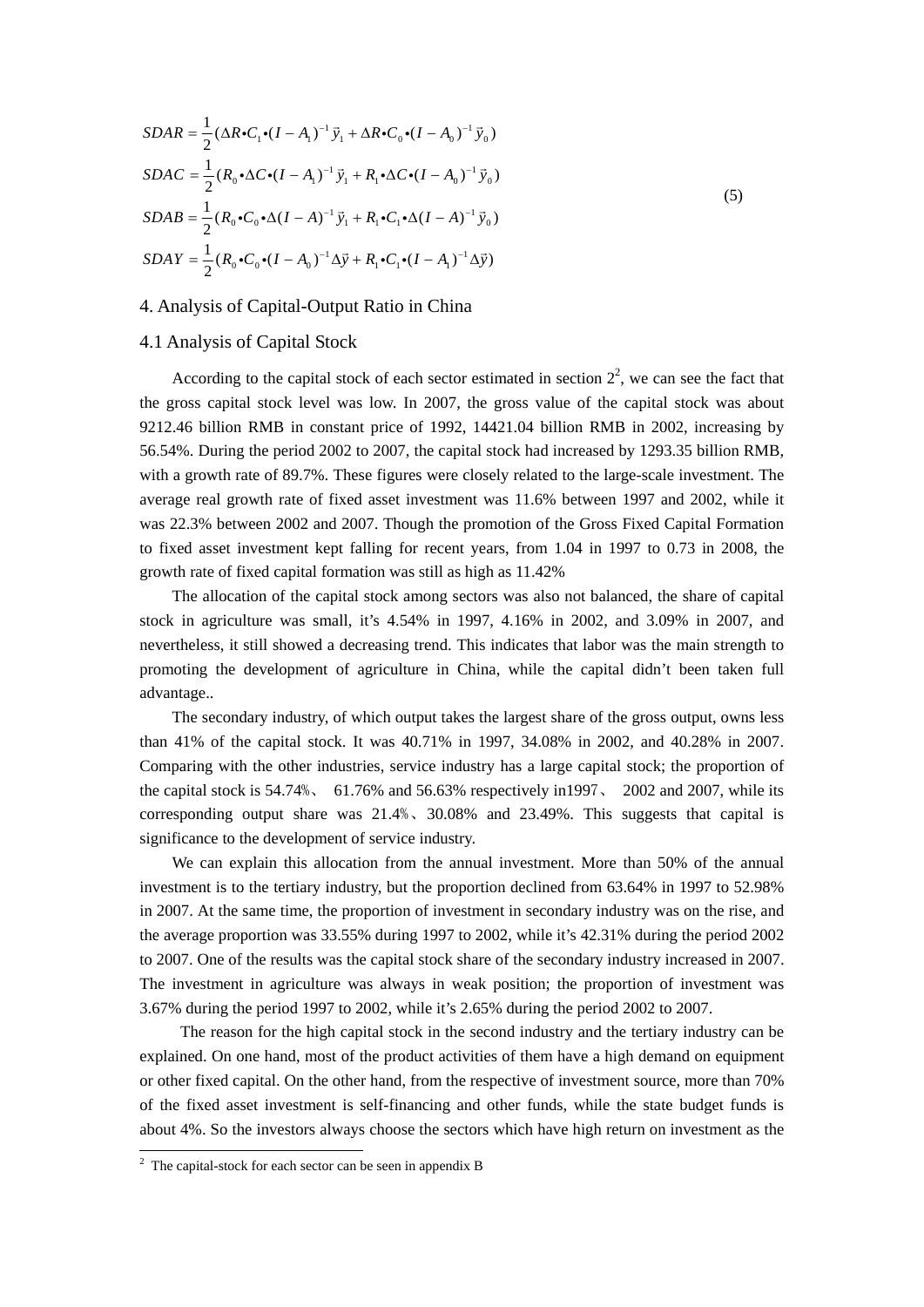investment targets, such as financial sector、real estate、 construction and some manufactures.

#### 4.2 Analysis of Capital-Output Ratio

 The capital-output ratio reflects the relation between capital and output. It measures the value of capital unit output needs. It and ICOR are the important indictor to measure the capital efficiency. A lower capital-output ratio value means that we can obtain more output just by using less capital, and in other words, we own a high capital efficiency. Kuznes had a research about the economic of some developed countries such as USA、Germany, and he found that in long time capital-output ratio decreased slowly, while in short time it kept constant. As the investment developed rapidly, the capital stock increased rapidly. In one hand it promoted the GDP; but in the other hand, when it comes to the stage of diminishing marginal returns for capital, overstated capital was just a waste.

According to our estimation, as figure 4 shown, capital stock which supports unit of GDP has changed. The average capital-output ratio of China is 2.08. It means that 2.08 units capital is required to produce per unit GDP. But the capital efficiency has changed continuously, declining first and then keeping rising. It's 2.22 in 1992, 1.92 in 1997, 2.08 in 2002, and 2.31 in 2007, with the growth rate accelerating. This indicates that the overall capital efficiency has decreased since 1997, and capital cost of GDP has increased.



#### 4.2.1 Direct capital-output ratio

Then we have the analyses for the direct capital-output ratio for each sector. At first, let's discuss the three major industries. Agriculture owns the lowest capital-output ratio, which is 0.329, followed by the secondary industries, which is 0.429. While the tertiary industry is the highest, this is 1.87. From the figures, for the agriculture sector, although mechanization level was improved constantly, its output still relied on labor input to a large extent and the capital was not used adequately, this caused that less capital was required to produce per unit of output. For the secondary industry, most sectors of this industry are capital-intensive, lots of capital stock required; however its output was also large, taking account 65.9% of the gross output, so the capital-output ratio was not high. For the tertiary industry, such as Real Estate、Transport、Management of Water Conservancy、Environment and Public Facilities, they need adequate of construction and instrument, but the output was not high enough, only 25% of the gross output. Thus, the tertiary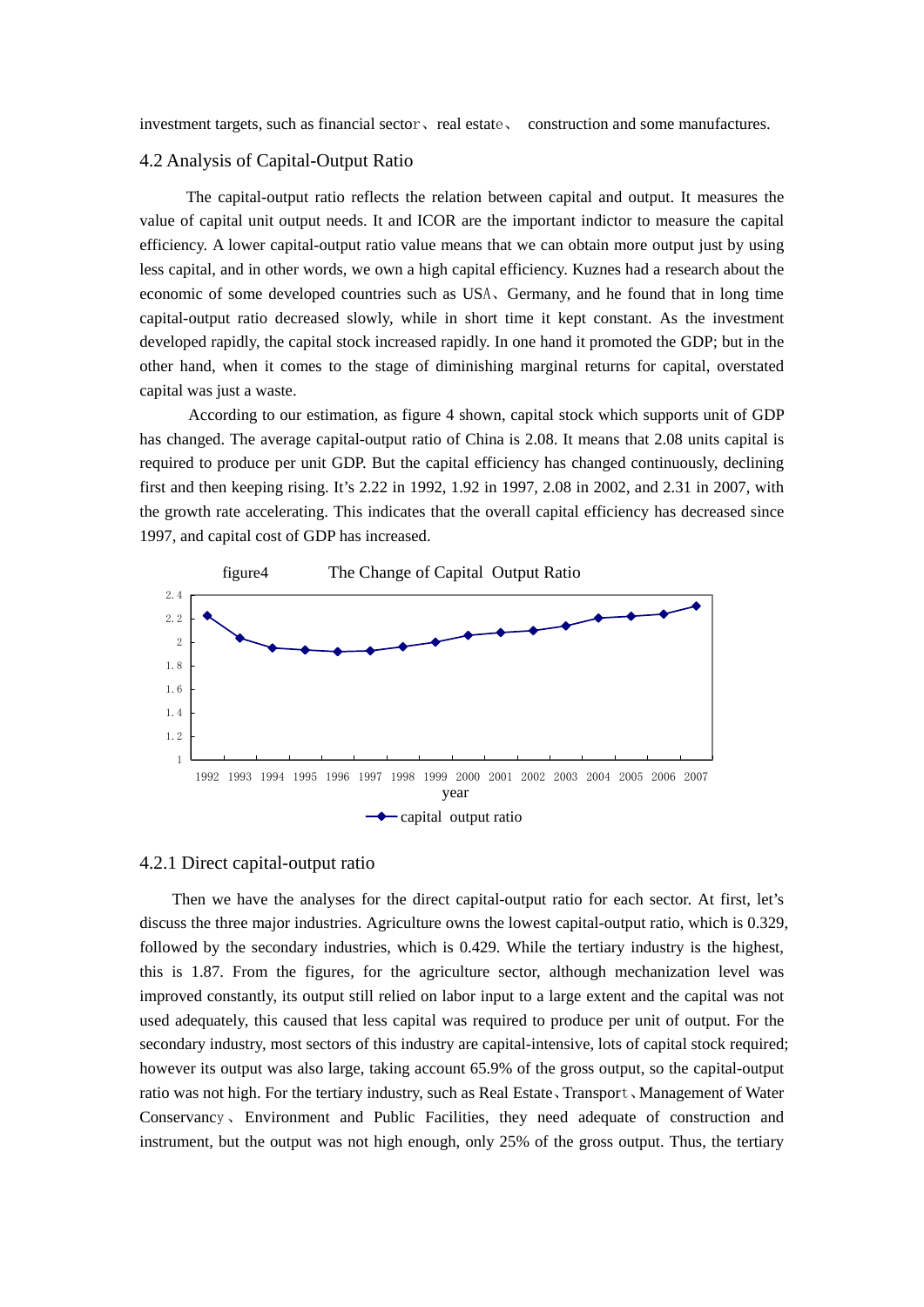industry leads a high capital-output ratio.

To analyze the reason why the capital-output ratio increased, we use SDA method to decompose the change into the change of four factors, which are depreciation rate and return on capital、capital share in initial input、value added rate、direct consume coefficients and the final demand structure.

The sectors whose capital-output ratio was larger than 1 are Mining and Washing of Coal、 Extraction of Petroleum and Natural Gas、Mining and Processing of Nonmetal Ores and Other Ores、Production and Supply of Electric Power and Heat Power、Production and Distribution of Gas、 Production and Distribution of Water、Traffic, Transport and Storage, Post、Leasing and Business Services、Real Estate、Comprehensive Technical Services、Culture, Sports and Entertainment. Most of manufacture sectors are capital-intensive. They need machines and other instrument to produce the product. And the service sectors on the list also need a lot of capital stock to supply the service. We can explain this by taking Traffic sector as an example, this sector provides transport service to people, So it needs lots of traffic tools such as plane、train、boat and other infrastructure such as airport、railway. So its output need this capital to support and the capital-output ratio was high.

 The sectors whose capital-output ratio was low were Textiles、Manufacture of Textile Wearing Apparel, Footwear, Caps, Leather, Fur, Feather(Down) and Its products、Processing of Timbers and Manufacture of Furniture、Manufacture of Electrical Machinery and Equipment、 Manufacture of Communication Equipment、Computer and Other Electronic Equipment、 Manufacture of Measuring Instrument and Machinery for Cultural Activity & Office Work construction. Most of the sectors are labor-intensive and technique-intensive. And the capital to support per unit of output was less than 0.2.

The capital-output ratio for each sector has changed with the time going. In the period of 1997 to 2002, most of the sectors owned increasing capital efficiency, except for Manufacture of Nonmetallic Mineral Products、 Manufacture of Communication Equipment, Computer and Other Electronic Equipment、Construction 、 Leasing and Business Services、Comprehensive Technical Services. But the increment was little, except that capital-output ratio of Comprehensive Technical Services had increased by 0.9. In this period, along with the project such as Three Gorges project going into operation, the government has increased the investment to the water conservancy and other infrastructure, causing the capital stock of Comprehensive Technical Services doubled its size. But, because of the output delay, the output just had increased by 80%.

The capital efficiency for most of the sectors had fallen. Especially for the secondary industries, such as textile、 Processing of Timbers and Manufacture of Furniture、 Processing of Petroleum, Coking, Processing of Nuclear Fuel、Manufacture of General Purpose and Special Purpose Machinery、Textiles、Papermaking, Printing and Manufacture of Articles、Chemical Industry、Manufacture of Metal Products、Production and Distribution of Gas、Production and Distribution of Water. In recent years, due to the natural monopoly, 'windfall effect' has appeared in the mining industry, especially for Extraction of Petroleum and Natural Gas, and its rate of return was up to 90% for these years. The high return caused the overstated investment, making the capital efficiency declined, For the same reason, the capital efficiency of the sectors such as Real Estate、Processing of Petroleum、Coking, Processing of Nuclear Fuel、Chemistry industry、 Manufacture of Metal Products all declined, over-capacity of production becoming possible.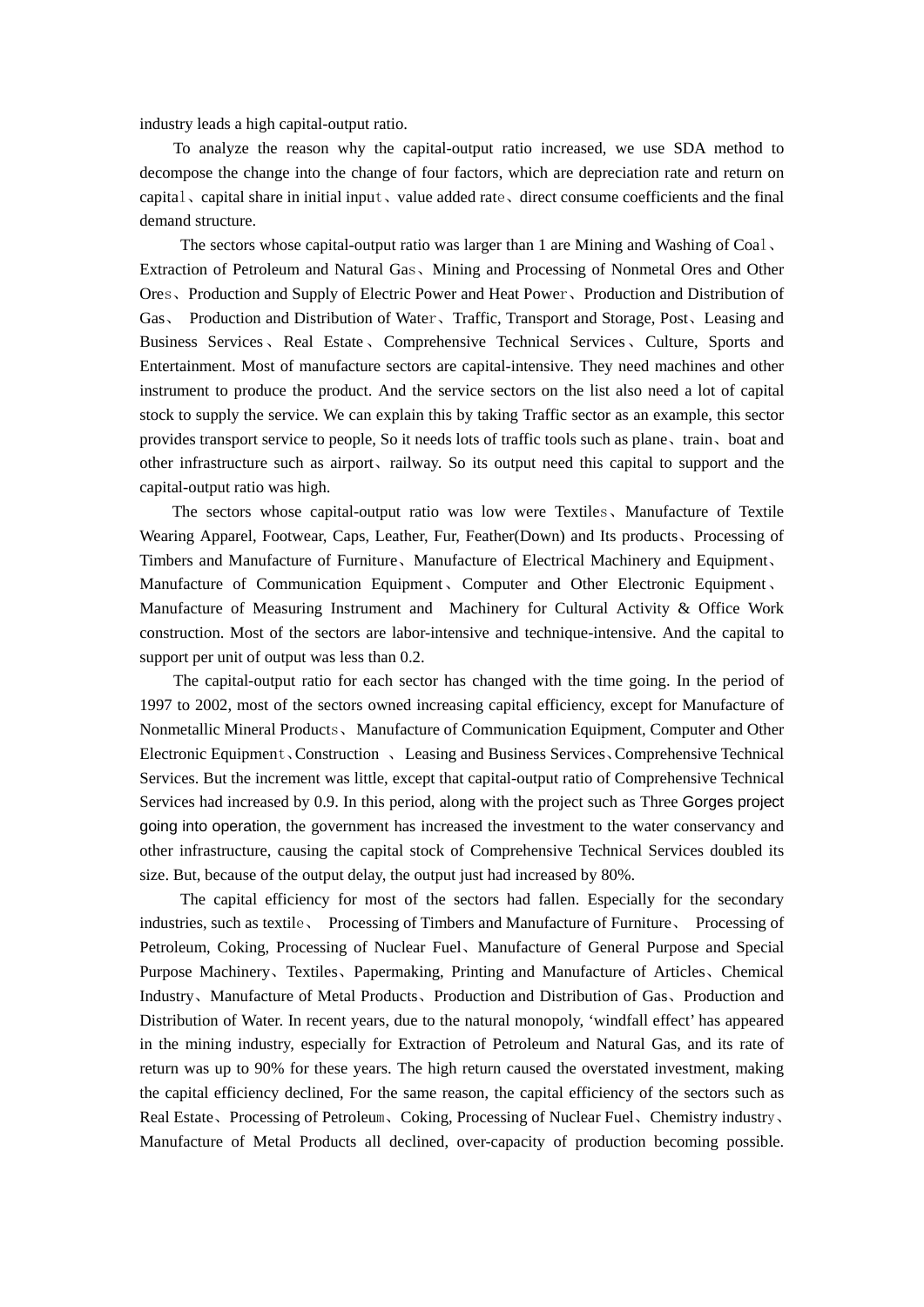According to the related research, capacity utilization of polysilicon、cement、chemical industry has fallen. Sale Output Rate for many sectors in manufacture industry had declined. Meanwhile, decreasing capital efficiency not only took place in the upstream sector of manufacturing industry, but also appeared in the middle and lower reaches of manufacturing industry represented by mechanical manufacturing industry. And even capital efficiency for textiles and other labor-intensive sector also declined. For some labor-intensive sectors such as textile, too much emphasis on the expansion of the size and quantity resulted in the declining of the capital efficiency.

As for agriculture, investment on it was low, and the proportion in gross fixed assets investment was less than 3%. The reason why its capital increased was that its output developed slowly from 2002 to 2007. Therefore its capital efficiency should be further improved as well. For most of service sectors, the capital-output ratio had fallen. It indicated the capital efficiency for these sectors had been improved in this period. In addition, compared with other industries, the investment on education、 health and social security usually own a long investment cycle, with a low rate of return in current. In addition, the support efforts of local government on these sectors ware limited. All of these lead to the insufficient investment in this area.

## 4.2.2 SDA of the capital-output ratio

 To analyze the reason why the capital-output ration changed, we decompose the value into four factors resorting to SDA method. They are depreciation rate and return on capital, capital share of output, consume structure and final demand structure.

 The data we use is the input output tables of 1992、1997、2002 and 2007, made by National Bureau of Statistics of China. We merge the sectors of the original tables into 37 sectors, in the mean time; we transfer the variables in constant price in order to avoid the impact of the price.

The result is as the following table shows:

| Contrib<br>ution | The change of each factor |             |             |             | The contribution of each factor |              |                |              |
|------------------|---------------------------|-------------|-------------|-------------|---------------------------------|--------------|----------------|--------------|
| Period           | <b>SDAR</b>               | <i>SDAC</i> | <b>SDAB</b> | <i>SDAY</i> | $P\Lambda R$                    | $P\Lambda C$ | $P\triangle B$ | $P\Lambda Y$ |
| 1992-1997        | 0.318                     | $-0.607$    | 0.032       | 0.029       | 32.27%                          | 61.50%       | 3.25%          | 2.98%        |
| 1997-2002        | $-0.805$                  | 0.220       | 0.222       | 0.448       | 47.50%                          | 12.99%       | 13.01%         | 26.42%       |
| 2002-2007        | $-0.2364$                 | 0.250       | 0.255       | $-0.050$    | 29.90%                          | 31.58%       | 32.37%         | 6.25%        |

Table1: The Contribution to The Change of Capital-output Ratio

 $P\Delta R = \frac{|SDAR|}{|SDAR| + |SDAC| + |SDAB| + |SDAY|}$  $\Delta R = \frac{|S I \cap R|}{|SDAR| + |SDAC| + |SDAB| + |SDAY|}$  It denotes contribution of the change of R,

and  $P \Delta C$ ,  $P \Delta B$ ,  $P \Delta Y$ , represents the contribution of C, B and Y respectively.

 Based on the results above, for the period 1992 to 2007, the capital output coefficient played the most important role in the decline of the capital-output ratio. In this period, China began to implement socialist market economic system, and the economy went into the exploratory stage. Various industries mushroomed. Besides, due to the low capital base, the marginal utility of new investment highlights, promoting the output increased. According to the estimation, the capital efficiency had almost been improved for all the sectors.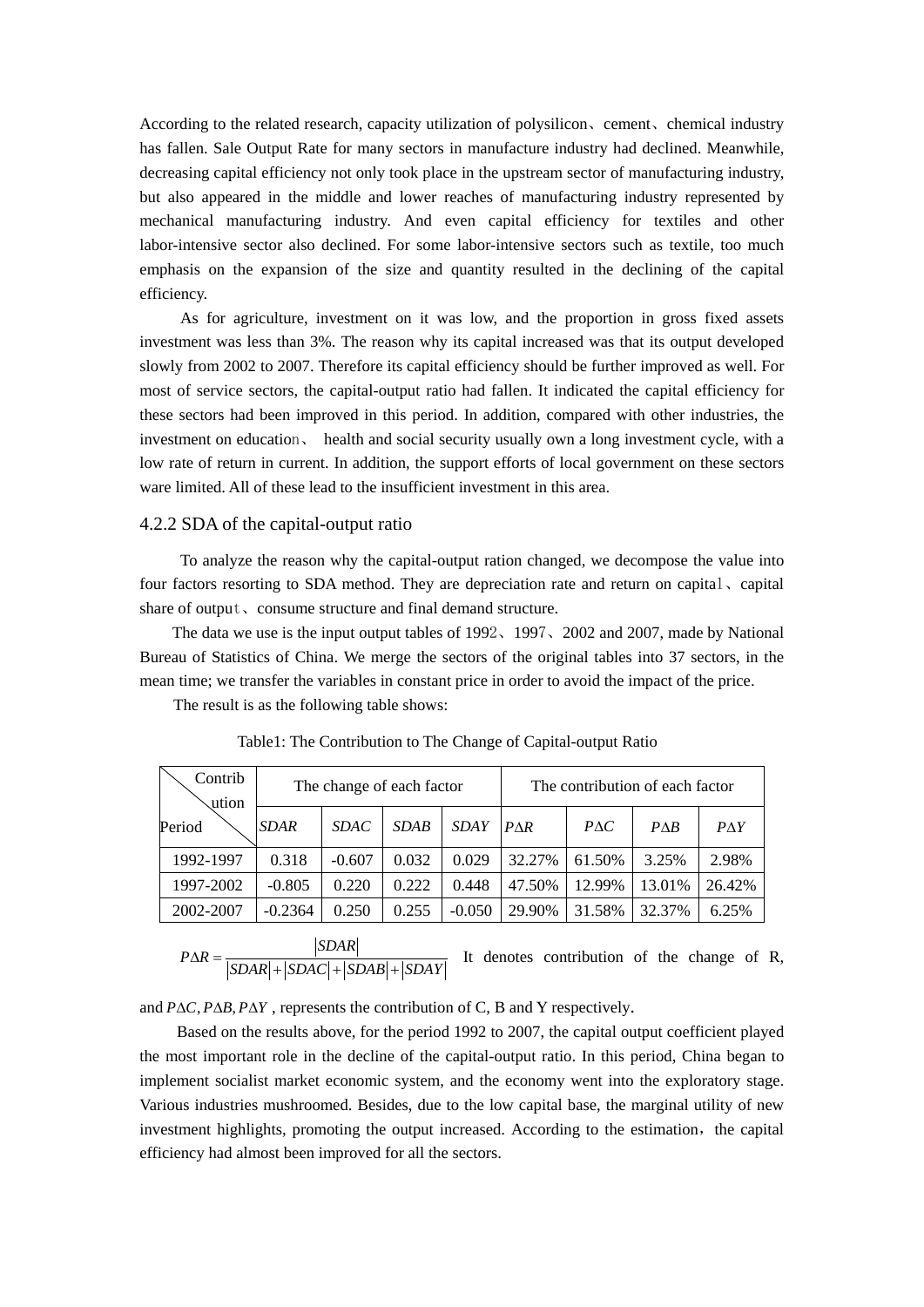Although, for both the period 1997 to 2002 and 2002 to 2007, the capital-output ratio had increased, the main factors were not the same. Depreciation rate and return on capital and the final demand structure were the main factors making the capital-output difference during the period 1997 to 2002. While for the period 2002 to 2007, final demand structure had small influence, and the contribution of other three factors nearly equaled.

The reciprocal of the depreciation rate and return on capital had played a reverse role in both periods. It's estimated that the average depreciation rate was about 0.074 in 1997, while it was 0.08 in 2002, 0.74 in 2007; and the change was not obvious. But there was an apparent rise of the return on capital; it's 8.15% in 1997, while it's 9.76% in 2002 and 13.18% in 2007. In the period 1997 to 2002, the sectors such as Mining and washing of coal, mining of metal ores, and the return on capital had a fast growth; it may be related to the increase of raw material price, which made the profit margin of these sectors raised. In addition, the reform of state-owned enterprise and internal restructuring promoted the return on capital more or less. Meanwhile ,The development of the tertiary industry such as Financial intermediation、Hotels and Catering services also contributed to the rise of the return on capital.

 For the period 2002 to 2007, the sectors such as Mining and processing of nonmetal ores and other ores、Extraction of Petroleum and Natural Gas、Manufacture of Nonmetallic Mineral Products、Construction、Smelting and Rolling of Metals、Financial intermediation、Wholesale and retail trades, the return on capital had increased rapidly. During this period, China was in the process of integration with the international financial market, the financial sector developed rapidly, and the service industry had also prospered. In addition, the price of the raw material price continued to rise, all of these resulted in the increase of profits in these sectors.

 The rise of the return on capital increased the cost of capital lease. The capital factors became more expensive comparing with the labor factors, which makes it possible that some capital is replaced by labor. In this way, the capital-output ratio will decline. So, the increase of the return had negative effect to the increase of the capital-output ratio.

During the period 1997 to 2002, the contribution of the final demand structure was 26.42%. For the three major industries, the tertiary industry had the largest direct capital-output ratio, followed by the secondary industry. The proportion of the tertiary industry in final demand has increased from 26.63% in 1997 to 40.7% in 2002, while the proportion of the primary industry had declined from 14.89% to 9.5%. The change of proportion caused the rise of the capital-output ratio.

As for the total capital-output ratio of each sector, as our estimation, the sectors which have high total capital-output ratio are mainly the capital-intensive sectors in manufacturing industry and the sectors who required more capital in the tertiary industry, such as Mining、Processing of Petroleum, Coking, Processing of Nuclear Fuel、Smelting and Rolling of Metals、Manufacture of Metal Products、Production and Supply of Electric Power and Heat Power、Production and Distribution of Gas, Production and Distribution of Water、Traffic, Transport and Storage, Post、 Real estate、Comprehensive Technical Services、Culture, Sports and Entertainment. For all these sectors, the total capital-output ratio was more than 2. It means more capital was required to support per unit of the final demand for these sectors. Comparing with 1997, the sectors such as Mining and Washing of Coal、Production and Supply of Electric Power and Heat Power、 Production and distribution of gas、Production and Distribution of Water、Traffic, Transport and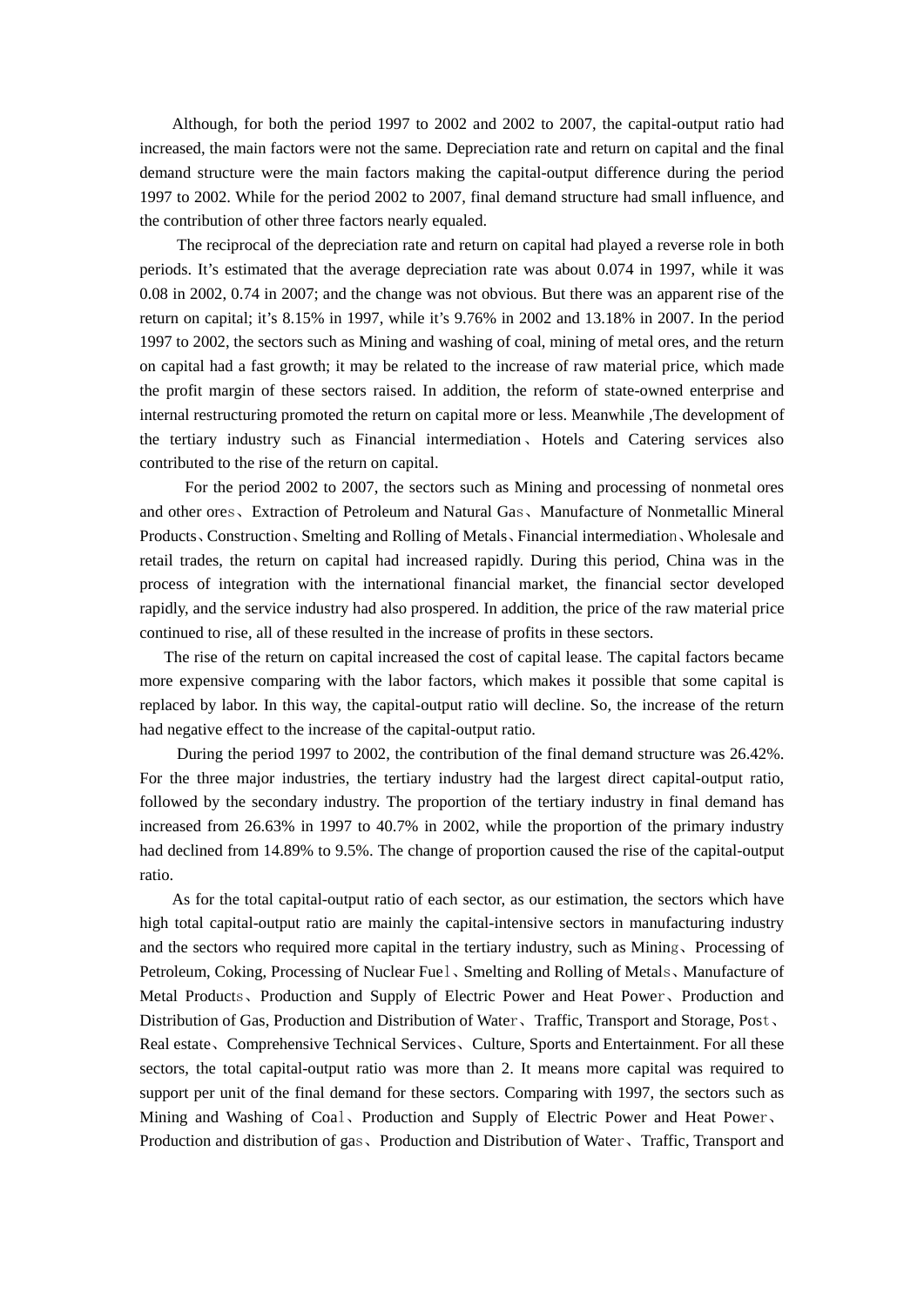Storage, post、Real estate and Other service, had higher proportion in final demand. It caused the increase of the capital-output ratio.

Capital output coefficient and direct consume coefficient also contributed to the improvement of the capital-output ratio, for the period 2002 to 2007, their contribution reached 31.58% and 32.28% respectively. From the perspective of the consume structure, the sectors such as Extraction of Petroleum and Natural Gas, Processing of Petroleum, Coking, Processing of Nuclear Fuel、Chemistry、Smelting and Rolling of Metals、Production and Supply of Electric Power and Heat Power、Production and Distribution of Gas, have higher proportion in the sum of the intermediate input comparing with 2002, and these sectors had the high direct capital-output ratio. As the development of technology, the consumption of the primary products had decreased, while the consumption of the capital-intensive products had increased. This caused to the increase of the capital-output ratio.

Capital output coefficient reflects the proportion the capital input occupying in output .The average level was increasing, and it's 0.116 in 1997, 0.139 in 2002 and 0.143 in 2007. For the three major industries, the value for the first industry and the secondary industry were relatively stable, about 0.028 and 0.11 respectively. While for the tertiary industry, capital output coefficient hold a significant increase. And it's 0.175 in 1997, while it's 0.216 in 2002 and 0.284 in 2007.Especially for Traffic, Transport and Storage, Post、Leasing and Business Services、 Hotels and Catering Services、Financial Intermediation、Real Estate、Services to Households and Other Services, the proportion of the capital input in the output had increased.

For further analysis, capital-output coefficients can be expressed as the product of value added rate and capital share. The value added rate is an indicator which can measure the input output efficiency of an economy. As the results show the value added rate had increased slightly from 37.88% in 1997 to 38.88% in 2002, while it fell to 32.5% in 2007. The decrease suggests the increase of the capital-output coefficient mainly depended on the rise of the capital share.

Capital share refers to the proportion of the capital input in the initial input, which represents the distribution of the National income among the various factors. As the data shows, the capital share had increased from 37.29% in 2002 to 44.2% in 2007. And it had increased by 5 percentage points for the secondary industry, while 13 percentage points for the tertiary industry. As the fall of labor's share had become a widely accepted fact, some experts pointed out that the low output proportion of the service industry, the use of the capital-intensive technology and the improvement of profitability for the state-owned enterprise were the possible explanation. In addition, the reform of the state-owned enterprise and the extent of the monopoly made the capital income of the manufacture industry increased. Furthermore, as the industrial structure had moved form agriculture to the non-agriculture industry, the capital share increased. It improved the contribution of the capital to the GDP, causing to the increase of the capital-output ratio. Associated with the increase of the capital share, the labor's share had declined, which caused a widespread concern in society. Kujis in World Bank had proposed that the consumer downturn in this period was not the result of the high household savings, but the result of the low labor's share in National income. Some researches also think it was unfavorable to the political stability. In response to this phenomenon, many economists advice that measures should be taken to improve the labor's share in national income.

Except for the factors above-mentioned, the investment rate was rising, while the consume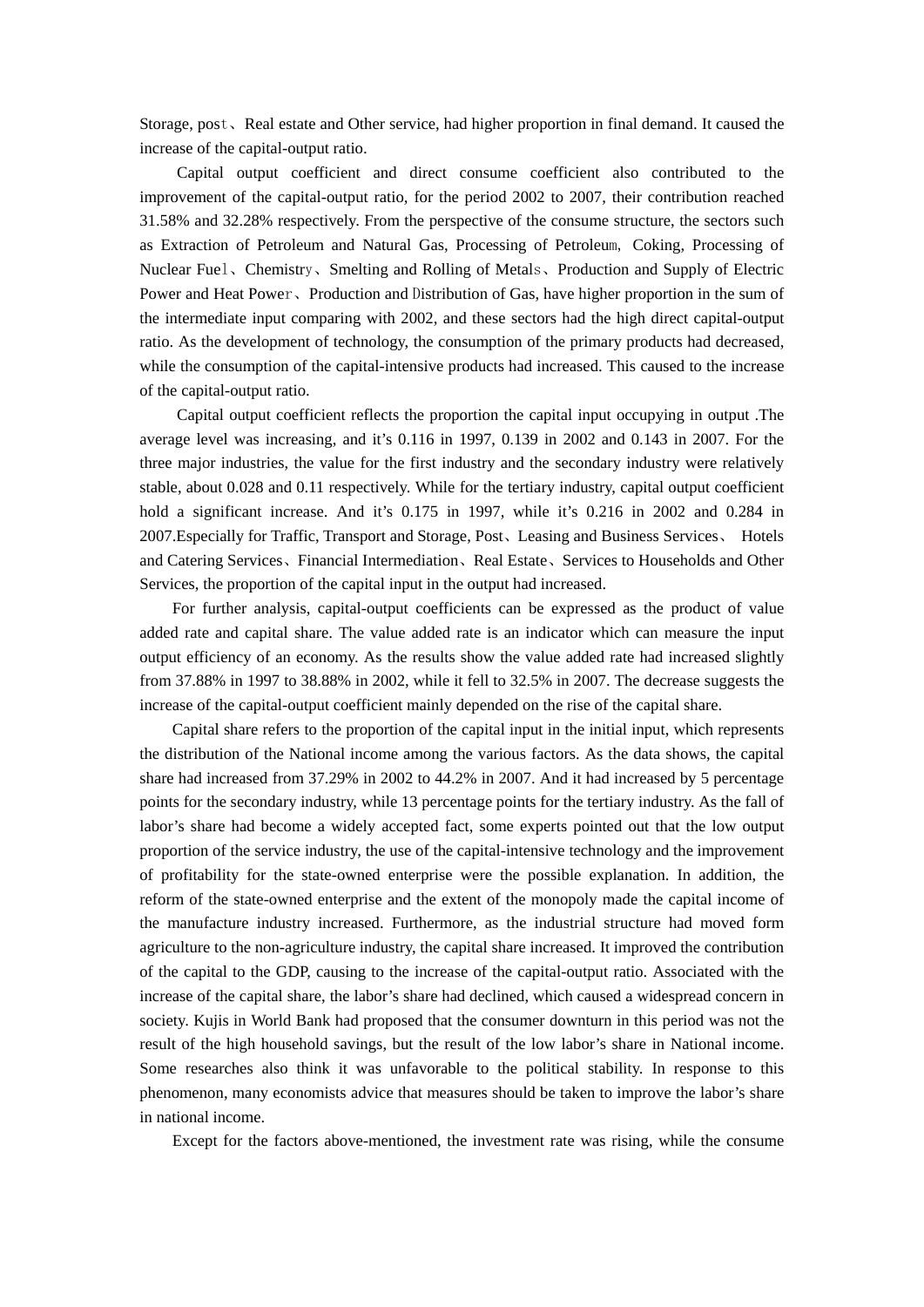rate was decreasing. This fact would inevitably lead to the increase of the capital-output ratio. Investment comes from savings; the saving rate had already increased from 36% in 1996 to 51.3% in 2007 in China. Even more, it still has a trend to increase, due to the traditional consume concept and the rise of the estate price. The high savings rate would reduce the consumption and inhibit the capital efficiency to a certain extent.

#### 5. Conclusion:

According to our calculation and analysis, it can be witnessed that the capital stock base was weak in china, and its distribution was also not balanced. It was little for the primary industry, and increase too rapidly for the secondary industry. In addition, due to the rapid development of the investment, capital stock grew fast, and it was faster than the growth of GDP. Therefore, the capital-output ratio had been increasing. This suggests that the cost of the economy development on capital had been rising and the efficiency of the capital was low.

According to the analysis of each sector, the direct capital-output ratio for many sectors had increased. Overcapacity problem even appeared in some manufacturing sectors and real estate sector. In addition, the capital-output ratio for agricultural also increased in 2007, indicating the capital efficiency should be improved. Taking the tertiary industry as a whole, the capital-output ratio was on the decline, suggesting the marginal return was in the up state. The contribution of capital to output still has potential to increase. Therefore, the allocation of the capital should be optimized to ensure the healthy operation of the economy, and the investment in the primary industry and the second industry should be increased. For the manufacture industry and some service sectors,

According to the section four, we know that the final demand structure did great contribution to the increase of the capital-output ratio during the period 1997 to 2002. As the proportion of the primary industry and the development of the capital intensive industry, the economy needs more capital input. The rise of the return on capital has eased the increase of the capital-output ratio. And its contribution has reached 31.8%. During the period 2002 to 2007, the contribution of the return on capital、capital-output coefficient and consume structure nearly equaled. Among them, the return on capital still played a reverse role in the change of the capital-output ratio. In addition, more and more capital intensive technology has been used. It also made the capital-output ratio increase. The capital share in the initial input has increased much, and the labor's share has declined. So we should improve the labor's share. On the one hand, the quality of the employers should be improved, at the same time, expending employment and increasing personal income are also necessary. On the other hand, the government should implement the macro-control, making the distribution of income more equitable through financial and tax policies.

The last but not the least, China's economy relies much on investment, and the fact of high saving rate and high investment rate also help to increase the capital-output ratio. So measures should be taken to change the way of economic development, making the consumption be the main strength to promote the economy.

#### References:

Bai ChongEn, Qian Zhenjie and Wu Kangping , 2008, Determinants of Factor Shares in China's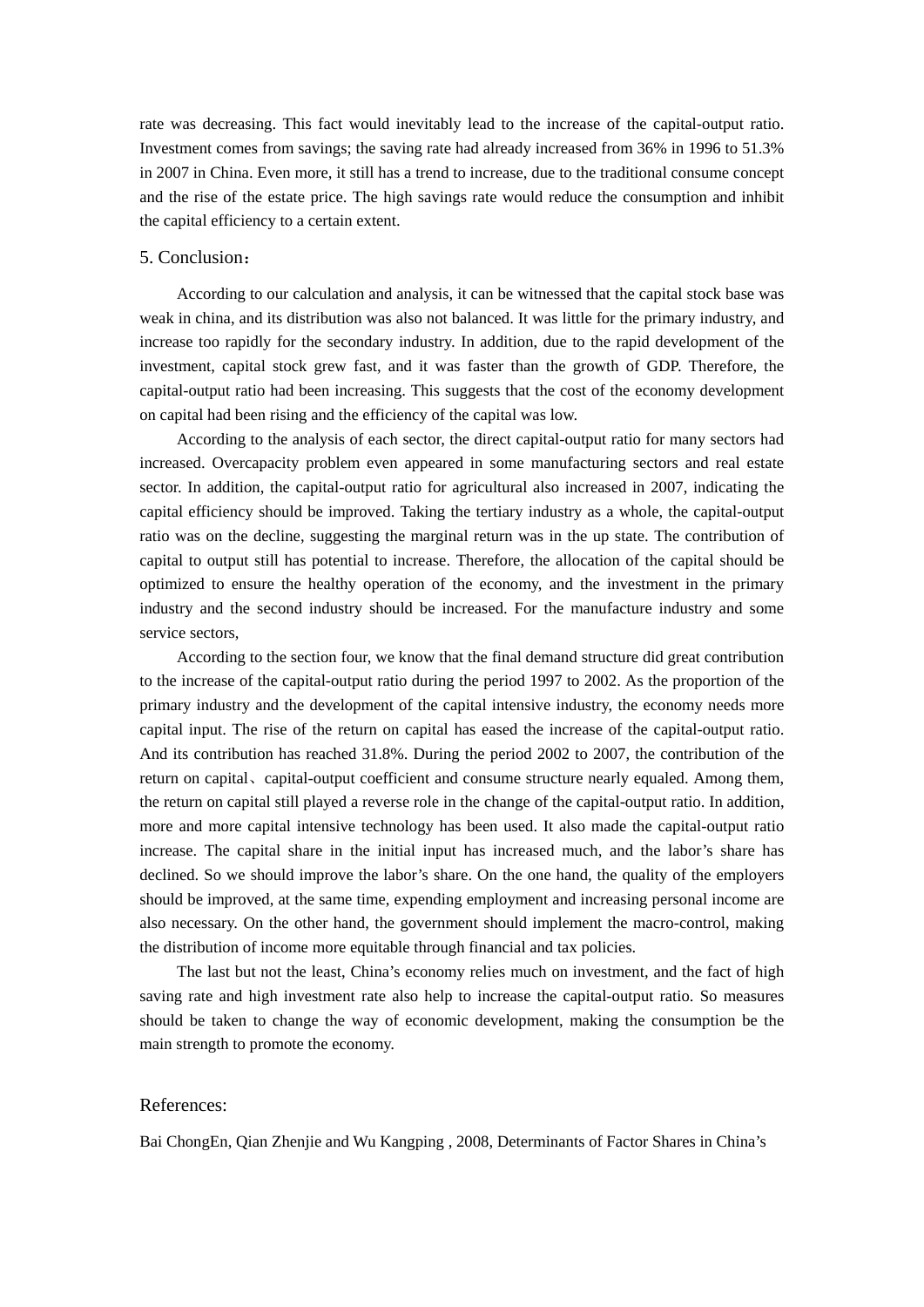Industrial Sector. Economic research 8(2008), pp 16-28

Bai Chongen and Qian Zhenjie, 2009, Factor Income Share in China : The Story behind the Statistics 3(2009), pp 27-41

Dietzenbacher & Bartlos, (2000), Structural Decomposition Analyses with Dependent Determinants, Economic Systems Research, 12, pp 497-514

Dietzenbacher & Bartlos , (1998), Structural Decomposition Techniques: Sense and Sensitivity, Economic Systems Research, 10,pp 307-323.

Ganzhou Liu, 2003, An Positive Analysis of the Efficiency of Capital Allocation in Economic Growth of China, Journal of Shandong University of Finance 68, pp 24-28.

Hao Feng, Hao Honghong, Zhao Huiqing, 2009, Research on benchmark Capital Stock of China — Based On Revised Data fr0m 1st Economic Census Of China, Statistics & Information Form 2 (2009)

Juhuang He, 1992, the estimate of our country's assets. The Journal of Quantitative & Technical Economics. 8(1992), pp 24-27

Linlin Sun and Ruoen Ren, 2005, Capital Input Measurement: A Survey. China Economic Quarterly. 7(2005) pp 823-842.

Li Tong-ning, 2008, International Comparison and Enlightenment of Investment Rate & Investment Efficiency Asia-Pacific Economic Review 2(2008), 42-45

Xia Yang, Hu Yuelong, 2000, capital efficiency analysis in the economic growth of China, Shanghai Economic Review 3(2000) 32-37

Xueyi Wang, You Wu, (2003), The Preliminary Measurement of Fixed Capital Stocks of State-owned Economy of China, 5(2003),pp 40-45

Xue Junbo and Wang Zheng, 2007, A Research on the Capital Calculation of 17 Industries of China, Statistical Research, 7(2007), pp, 49-54

Yeqing Zhang, 2006, Capital formation, endogenous technological progress and sustained

economic growth in China, Economic Science 6(2006), pp 31-40

Yongfeng Huang, Ruoen Ren, Xiaosheng Liu,2002, Capital Stock Estimates in Chinese Manufacturing by Perpetual Inventory Approach, China Economic Quarterly,2(2002),

Zhang Jun, 2002, Capital Formation and Economic Growth since the Reform of China: Some Findings and the explanation, World Economic Forum 1(2002)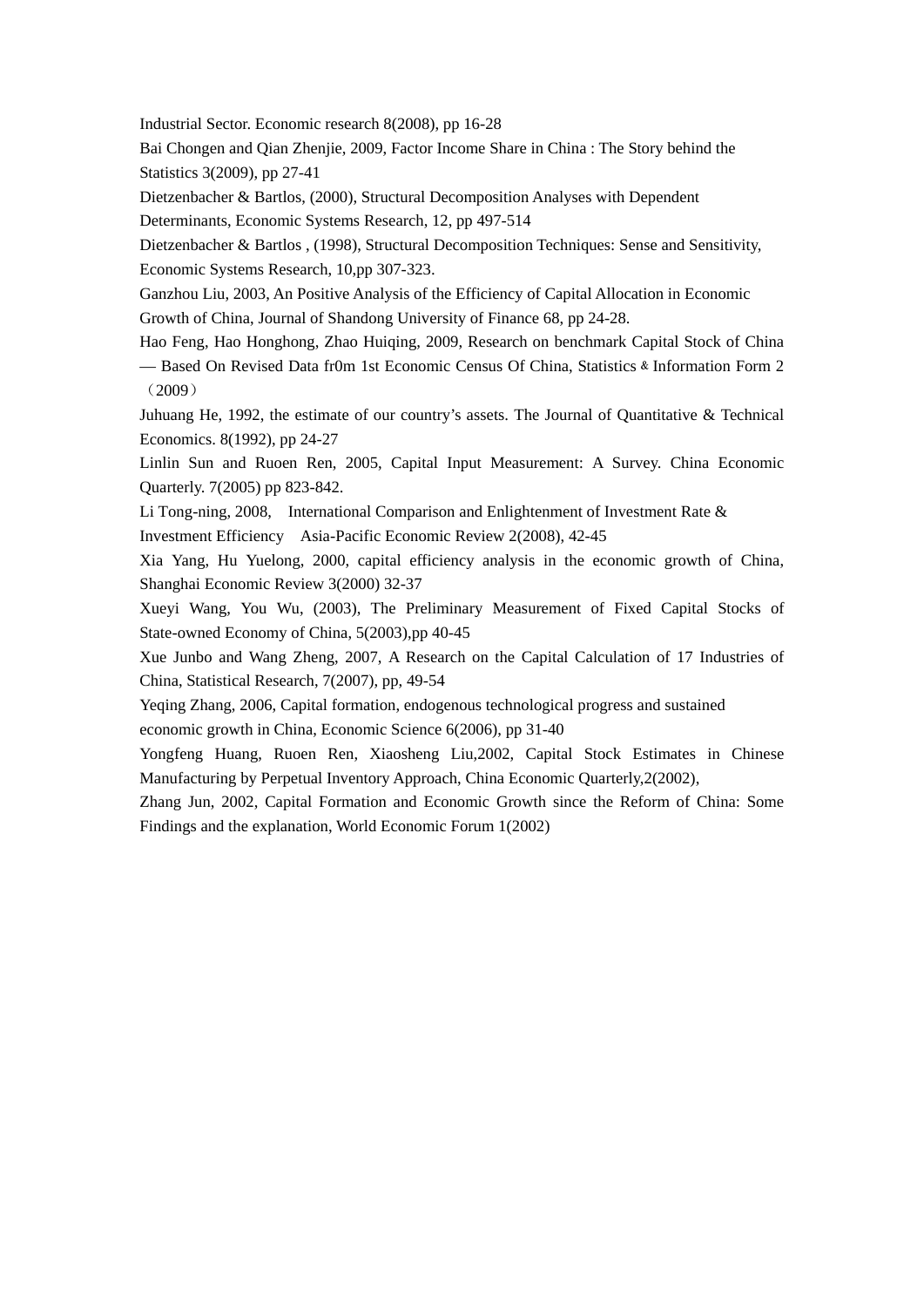# **Appendix A**:

| ID | Sectors                                        | <b>Benchmark Classified Sectors</b>                                                   |  |  |  |
|----|------------------------------------------------|---------------------------------------------------------------------------------------|--|--|--|
| 1  | Agriculture, Forestry, Animal Husbandry &      | Agriculture, Forestry, Animal Husbandry &                                             |  |  |  |
|    | Fishery                                        | Fishery                                                                               |  |  |  |
| 2  | Mining and Washing of Coal                     | Mining and Washing of Coal                                                            |  |  |  |
| 3  | <b>Extraction of Petroleum and Natural Gas</b> | <b>Extraction of Petroleum and Natural Gas</b>                                        |  |  |  |
| 4  | Mining of Metal Ores                           | Metal ore mining                                                                      |  |  |  |
| 5  |                                                | Mining and Processing of Nonmetal Ores and Mining and Processing of Nonmetal Ores and |  |  |  |
|    | Other Ores                                     | Other Ores                                                                            |  |  |  |
| 6  | Manufacture of food and tobacco                | Manufacture of food and tobacco                                                       |  |  |  |
| 7  | Manufacture of Textiles                        | Manufacture of Textiles                                                               |  |  |  |
|    | Manufacture of Textile Wearing Apparel,        | Manufacture of Textile Wearing Apparel,                                               |  |  |  |
| 8  | Footwear, Caps, Leather, Fur, Feather(Down)    | Footwear, Caps, Leather, Fur, Feather(Down)                                           |  |  |  |
|    | and Its products                               | and Its products                                                                      |  |  |  |
| 9  | Processing of Timbers and Manufacture of       | Processing of Timbers and Manufacture of                                              |  |  |  |
|    | Furniture                                      | Furniture                                                                             |  |  |  |
| 10 | Papermaking, Printing and Manufacture of       | Papermaking, Printing and Manufacture of                                              |  |  |  |
|    | Articles                                       | Articles                                                                              |  |  |  |
| 11 | Processing of Petroleum, Coking, Processing    | Processing of Petroleum, Coking, Processing                                           |  |  |  |
|    | of Nuclear Fuel                                | of Nuclear Fuel                                                                       |  |  |  |
| 12 | Chemical Industry                              | Chemical Industry                                                                     |  |  |  |
| 13 | Manufacture of Nonmetallic Mineral             | Manufacture of Nonmetallic Mineral Products                                           |  |  |  |
|    | Products                                       |                                                                                       |  |  |  |
| 14 | Smelting and Rolling of Metals                 | Smelting and Rolling of Metals                                                        |  |  |  |
| 15 | Manufacture of Metal Products                  | Manufacture of Metal Products                                                         |  |  |  |
| 16 | Manufacture of General Purpose and Special     | Manufacture of General Purpose and Special                                            |  |  |  |
|    | <b>Purpose Machinery</b>                       | <b>Purpose Machinery</b>                                                              |  |  |  |
| 17 | Manufacture of Transport Equipment             | Manufacture of Transport Equipment                                                    |  |  |  |
| 18 | Manufacture of Electrical Machinery and        | Manufacture of Electrical Machinery and                                               |  |  |  |
|    | Equipment                                      | Equipment                                                                             |  |  |  |
| 19 | Manufacture of Communication Equipment,        | Manufacture of Communication Equipment,                                               |  |  |  |
|    |                                                |                                                                                       |  |  |  |
|    | Computer and Other Electronic Equipment        | Computer and Other Electronic Equipment                                               |  |  |  |
|    | Manufacture of Measuring Instrument and        | Manufacture of Measuring Instrument and                                               |  |  |  |
| 20 | Machinery for Cultural Activity & Office       | Machinery for Cultural Activity & Office                                              |  |  |  |
|    | Work                                           | Work                                                                                  |  |  |  |
|    |                                                | Manufacture of Artwork, Other Manufacture                                             |  |  |  |
| 21 | Manufacture of Artwork, Other Manufacture      | Scrap and Waste                                                                       |  |  |  |
| 22 | Production and Supply of Electric Power and    | Production and Supply of Electric Power and                                           |  |  |  |

## The Map for the Sectors to the Benchmark Classification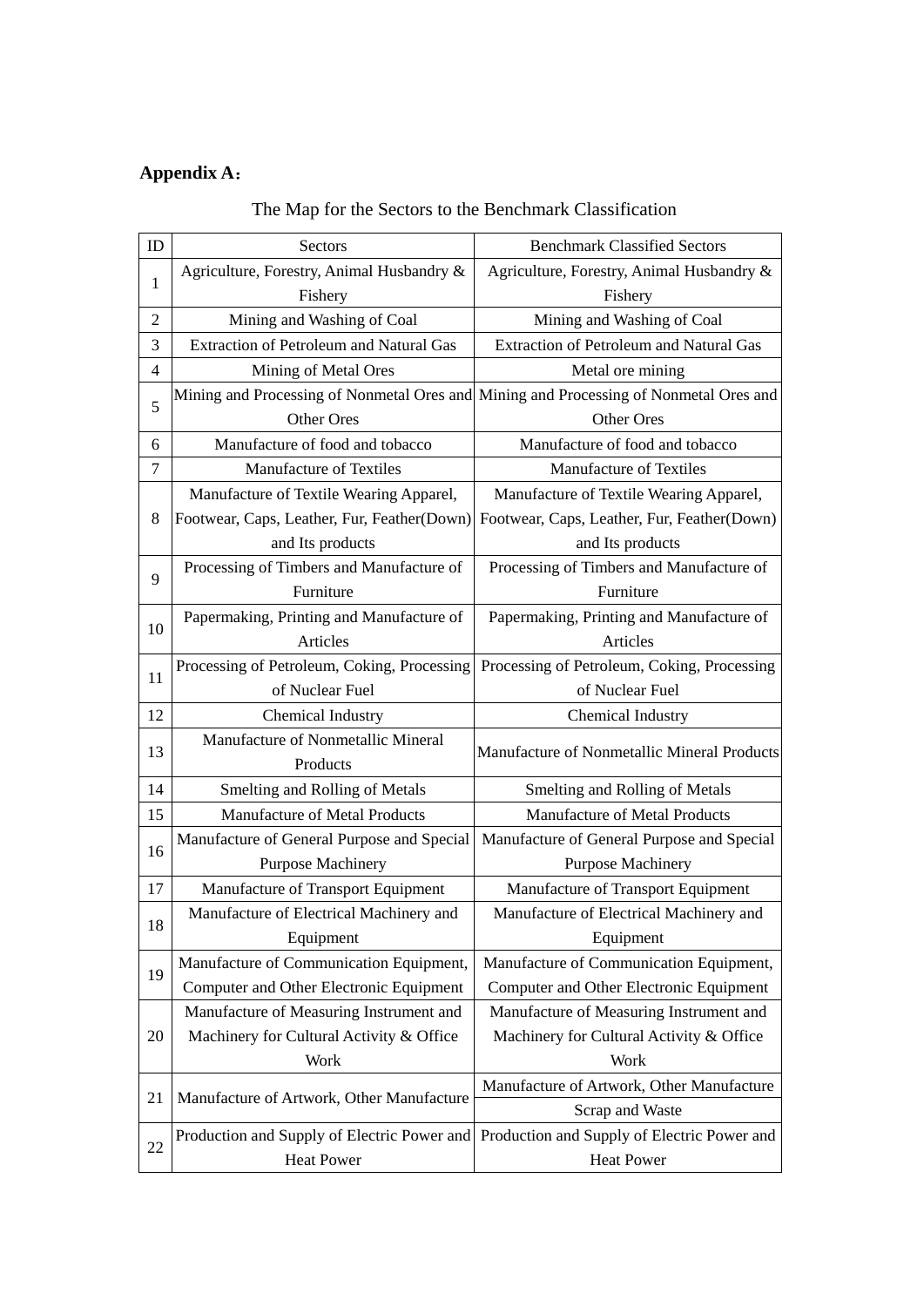| 23 | Production and Distribution of Gas         | Production and Distribution of Gas                 |  |
|----|--------------------------------------------|----------------------------------------------------|--|
| 24 | Production and Distribution of Water       | Production and Distribution of Water               |  |
| 25 | Construction                               | Construction                                       |  |
| 26 | Traffic, Transport and Storage, Post       | Traffic, Transport and Storage                     |  |
|    |                                            | Post                                               |  |
| 27 |                                            | <b>Information Transmission, Computer Services</b> |  |
|    | Leasing and Business Services              | and Software                                       |  |
|    |                                            | Leasing and Business Services                      |  |
| 28 | <b>Wholesale and Retail Trades</b>         | <b>Wholesale and Retail Trades</b>                 |  |
| 29 | Hotels and Catering Services               | Hotels and Catering Service                        |  |
| 30 | <b>Financial Intermediation</b>            | <b>Financial Intermediation</b>                    |  |
| 31 | <b>Real Estate</b>                         | <b>Real Estate</b>                                 |  |
| 32 | Services to Households and Other Services  | Services to Households and Other Services          |  |
|    |                                            | <b>Comprehensive Technical Services</b>            |  |
| 33 | Comprehensive Technical Services           | Research and Experimental Development              |  |
|    |                                            | Management of Water Conservancy                    |  |
|    |                                            | <b>Environment and Public Facilities</b>           |  |
| 34 | Education                                  | Education                                          |  |
| 35 | Health, Social Security and Social Welfare | Health, Social Security and Social Welfare         |  |
| 36 | Culture sports and Entertainment           | Culture, Sports and Entertainment                  |  |
| 37 | Public Management and Social Organization  | Public Management and Social Organization          |  |

# **Appendix B**:

# Fixed capital stock for each 37 sectors of China (unit: 0.1 billion RMB)

| ID     | Sectors                                            | 1997    | 2002                                              | 2007     |
|--------|----------------------------------------------------|---------|---------------------------------------------------|----------|
| 1      | Agriculture, Forestry, Animal Husbandry & Fishery  | 4188.71 | 5993.05                                           | 8449.26  |
| 2      | Mining and Washing of Coal                         | 2103.29 | 2040.76                                           | 3848.84  |
| 3      | <b>Extraction of Petroleum and Natural Gas</b>     | 2270.33 | 3314.55                                           | 5005.07  |
| 4      | Mining of Metal Ores                               | 462.56  | 328.75                                            | 1345.12  |
| 5      | Mining and Processing of Nonmetal Ores and Other   |         |                                                   |          |
|        | <b>Ores</b>                                        | 1492.83 | 1450.50                                           | 1275.18  |
| 6      | Manufacture of food and tobacco                    | 2485.57 | 2506.20                                           | 6843.04  |
| $\tau$ | <b>Manufacture of Textiles</b>                     | 1683.03 | 1508.91                                           | 3767.31  |
| 8      | Manufacture of Textile Wearing Apparel, Footwear,  |         |                                                   |          |
|        | Caps, Leather, Fur, Feather(Down) and Its products | 550.62  | 618.63<br>412.42<br>1484.31<br>1644.75<br>5761.66 | 1971.40  |
| 9      | Processing of Timbers and Manufacture of Furniture | 316.59  |                                                   | 1692.00  |
| 10     | Papermaking, Printing and Manufacture of Articles  | 1043.46 |                                                   | 3254.79  |
| 11     | Processing of Petroleum, Coking, Processing of     |         |                                                   |          |
|        | Nuclear Fuel                                       | 1189.93 |                                                   | 3090.60  |
| 12     | Chemical Industry                                  | 4461.34 |                                                   | 13713.07 |